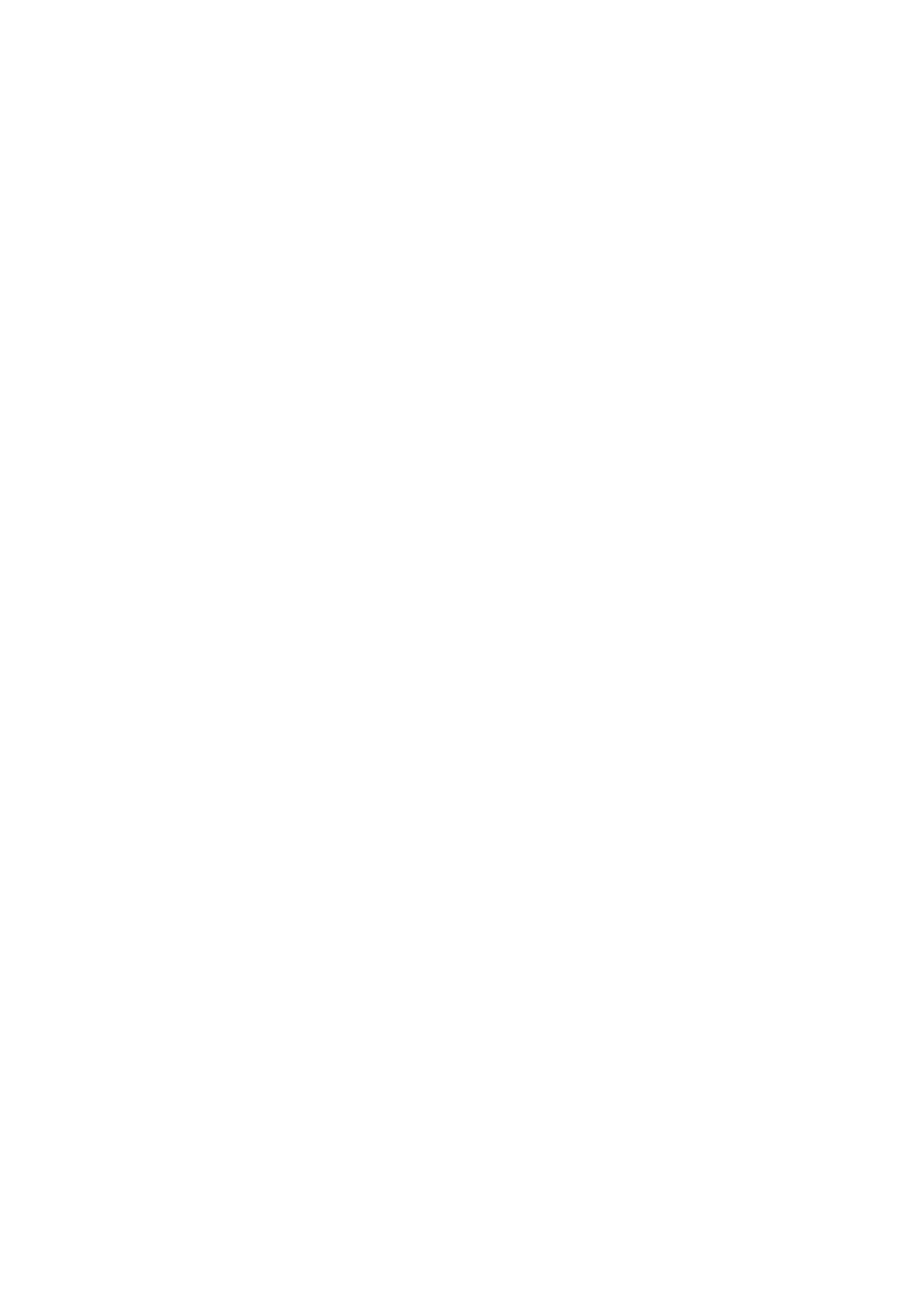#### **In the case of Provenzano v. Italy,**

The European Court of Human Rights (First Section), sitting as a Chamber composed of:

Linos-Alexandre Sicilianos, *President,* Kristina Pardalos, Guido Raimondi, Krzysztof Wojtyczek, Ksenija Turković, Armen Harutyunyan, Jovan Ilievski, *judges,*

and Renata Degener, *Deputy Section Registrar*,

Having deliberated in private on 25 September 2018,

Delivers the following judgment, which was adopted on that date:

# **PROCEDURE**

1. The case originated in an application (no. 55080/13) against the Italian Republic lodged with the Court under Article 34 of the Convention for the Protection of Human Rights and Fundamental Freedoms ("the Convention") by the son and the partner of an Italian national, Mr Bernardo Provenzano ("the applicant"). The application was lodged on the applicant's behalf on 25 July 2013. The applicant died on 13 July 2016. On 11 August 2016 the applicant's son, Mr Angelo Provenzano, expressed the wish to pursue the proceedings before the Court.

2. The applicant was represented by Mrs R.A. Di Gregorio, a lawyer practising in Palermo. The Italian Government ("the Government") were represented by their Agent, Mrs E. Spatafora, and their co-Agent, Mrs M.L. Aversano.

3. The applicant alleged, in particular, that he had not received adequate medical care in prison and that the continued imposition of the special prison regime to which he was subjected, notwithstanding his health status, breached his rights under Article 3 of the Convention..

4. On 6 July 2016 the complaints concerning Article 3 were communicated to the Government, and the remainder of the application was declared inadmissible pursuant to Rule 54 § 3 of the Rules of Court.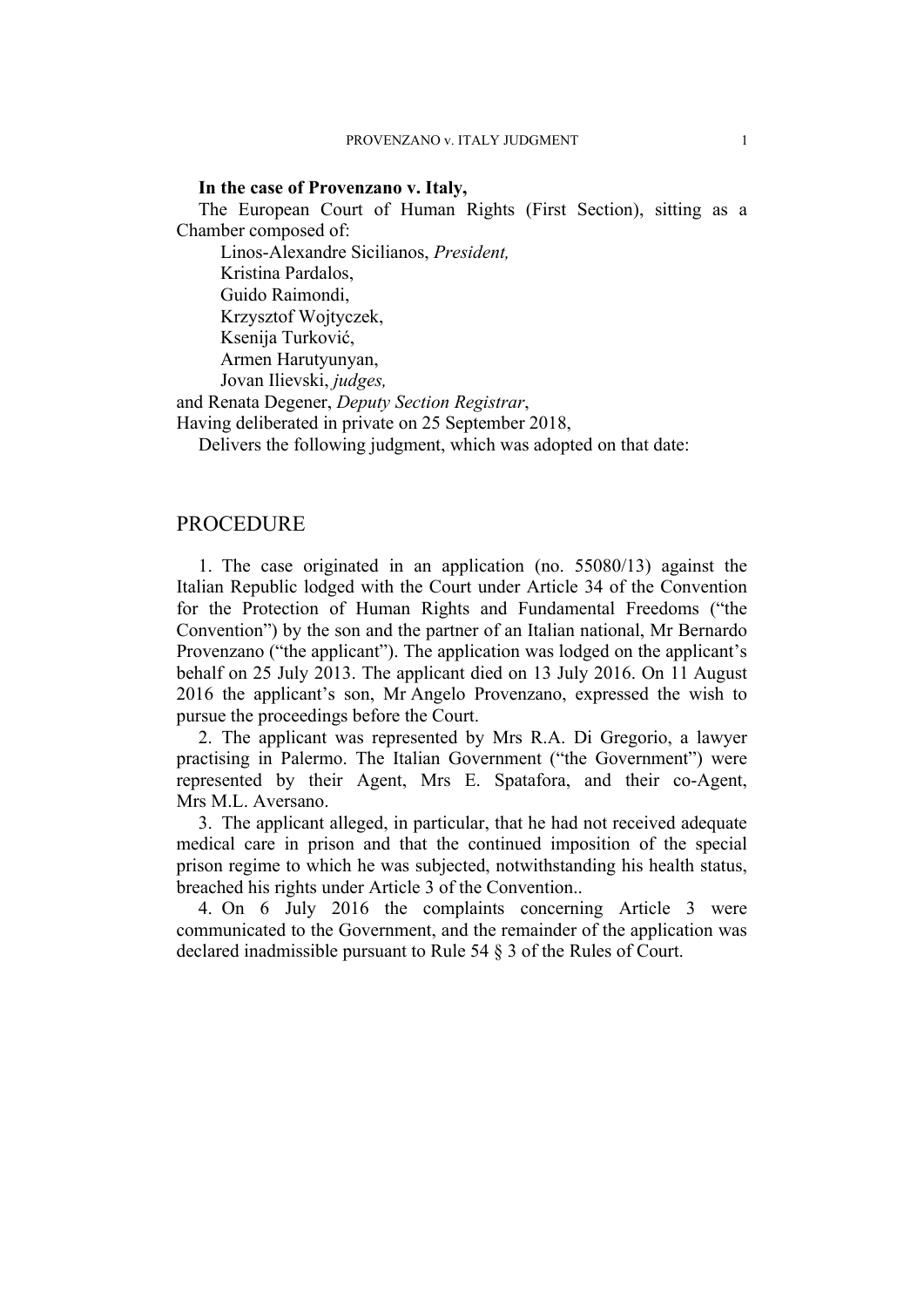# THE FACTS

## I. THE CIRCUMSTANCES OF THE CASE

5. The applicant was born in 1933 and was detained in Milan up to the time of his death in 2016.

## **A. Background to the case**

6. The applicant, who had been a fugitive on the run from the authorities (*latitante*) for over forty years, was arrested on 11 April 2006.

7. Several sets of criminal proceedings were brought against the applicant, as a result of which he was sentenced to several terms of life imprisonment for, amongst other offences, membership of a mafia-type criminal organisation, mass murder (*strage*), multiple homicide, aggravated attempted homicide, drug trafficking, kidnapping, criminal coercion, aggravated theft, and the illegal possession of firearms.

8. Other criminal proceedings against the applicant were ongoing at the time the application was lodged before the Court. In the context of one such set of proceedings, on 7 December 2012 the preliminary hearing judge (*giudice dell'udienza preliminare*, hereafter "the GUP") of the Palermo District Court ordered an expert evaluation of the applicant's health in order to assess his ability to understand and participate rationally in the preliminary hearing.

<span id="page-3-1"></span>9. On 12 December 2012 the court-appointed experts carried out a first examination. However, they were unable to undertake further assessments, because on 17 December 2012 the applicant underwent surgery to remove a subdural haematoma, and was then in recovery (see paragraph [25](#page-6-0) below). Based on their first examination conducted before the surgery and the applicant's past medical records, the experts nonetheless reported that the applicant had displayed reduced consciousness and responsiveness to his surroundings, as well as a limited ability to express himself.

10. By an order of 8 January 2013 the GUP adjourned the proceedings against the applicant until such time as he had recovered from the surgery.

<span id="page-3-0"></span>11. Following a documented improvement in his condition, the GUP ordered a new expert evaluation, which was carried out on 1 March 2013. The experts found that the applicant's cognitive situation impaired his ability to interact with the outside world and communicate in a coherent and meaningful manner. They thus concluded that the applicant was not in a condition to consciously participate in the preliminary hearing.

12. By an order of 5 March 2013 the GUP suspended the proceedings against the applicant.

13. On 21 May 2014 the Guardianship Judge at the Milan District Court issued a guardianship order appointing the applicant's son, Angelo Provenzano, as his limited guardian (*amministratore di sostegno*).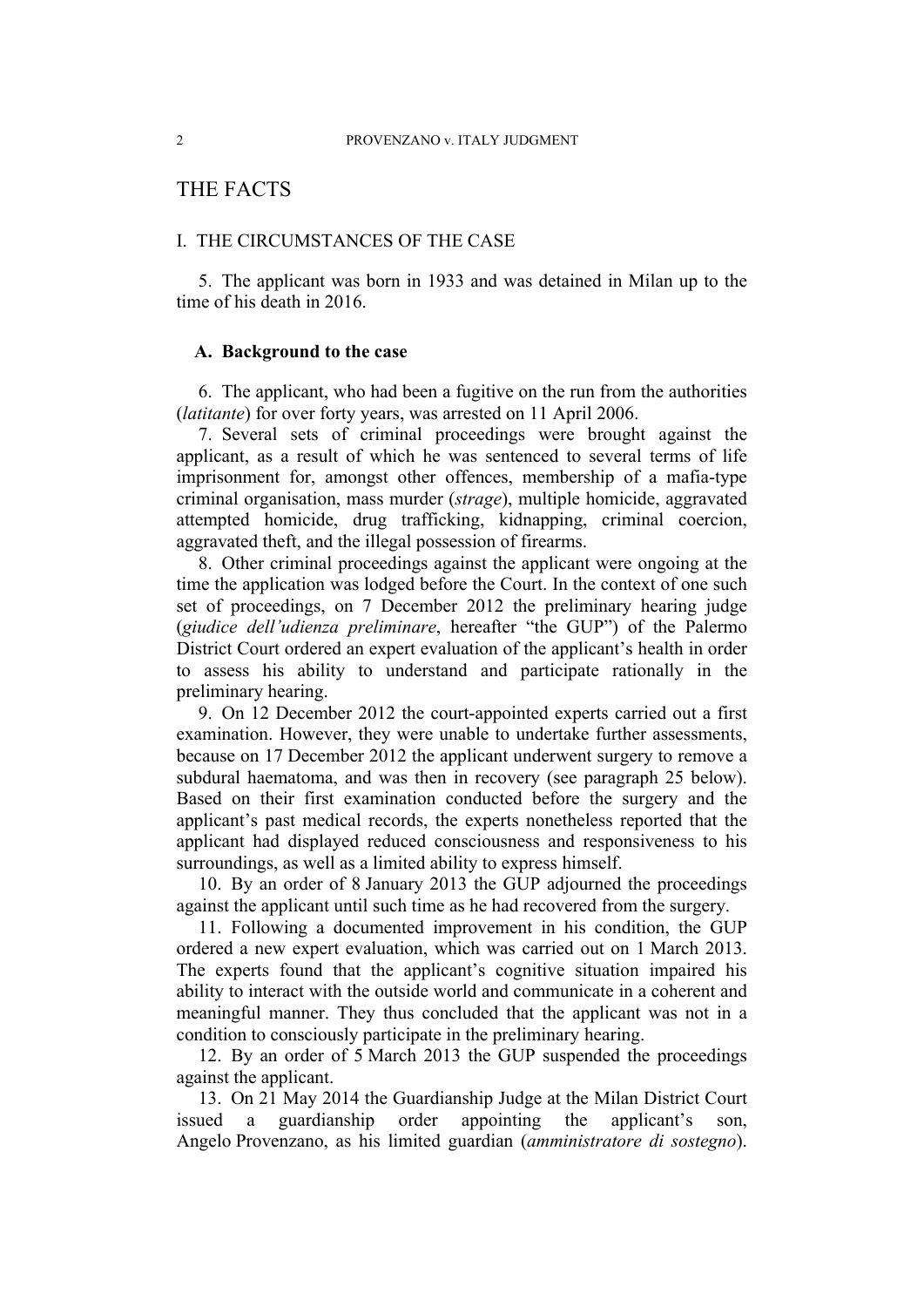The court observed that the applicant's son had previously been appointed as the applicant's legal guardian following the applicant's being sentenced to life imprisonment and the consequent legal incapacitation such a sentence entailed under domestic law. For the purposes of the proceedings before it, the court gave the applicant's son authority over decisions that concerned his health-care and personal assistance needs. The court also authorised the applicant's son to be served with the applicant's legal correspondence, and conferred upon him the power to appoint counsel in criminal and civil proceedings. On 27 May 2014 Angelo Provenzano was sworn in as the applicant's guardian.

14. The applicant was detained in several Italian correctional facilities. According to the material in the case file, he was detained in the Novara Correctional Facility from an unspecified date until 27 April 2011, when he was transferred to the Parma Correctional Facility. On 7 June 2013 he was admitted to the correctional wing (*reparto protetto*) of Parma General Hospital, where he remained until his transfer to the Treatment and Diagnostic Centre (*centro diagnostico terapeutico*) of the Milan Opera Correctional Facility on 5 April 2014. On 9 April 2014 he was admitted to the correctional wing of San Paolo Hospital in Milan, where he was hospitalised until his death.

## **B. The applicant's health, the medical care administered to him, and other relevant facts concerning the conditions of his detention**

<span id="page-4-0"></span>15. The applicant suffered from a number of chronic medical conditions, including vascular encephalopathy, hepatopathy linked to HCV (the hepatitis C virus), Parkinson's disease, and arterial hypertension. It is apparent from his medical history that he underwent a radical prostatectomy in 2003 and a partial thyroidectomy on an unspecified date. The applicant's clinical condition was also characterised by a decline in his cognitive functioning.

<span id="page-4-1"></span>16. The prison medical records from May 2011 to April 2013 show that the applicant's health was regularly monitored by medical and nursing staff at the Parma Correctional Facility's health unit. In addition to such monitoring, there is a record of physicians being called to examine the applicant when he complained about specific ailments, or when they were requested by the nursing staff.

<span id="page-4-2"></span>17. During the same period, the prison medical records show that a large number of specialist consultations were arranged and carried out. The applicant was examined by cardiologists, infectious disease specialists, urologists, endocrinologists, otolaryngologists, pulmonologists, orthopaedists, physiatrists, and nutrition specialists, and most of the examinations occurred on a regular basis. He also had several surgical consultations.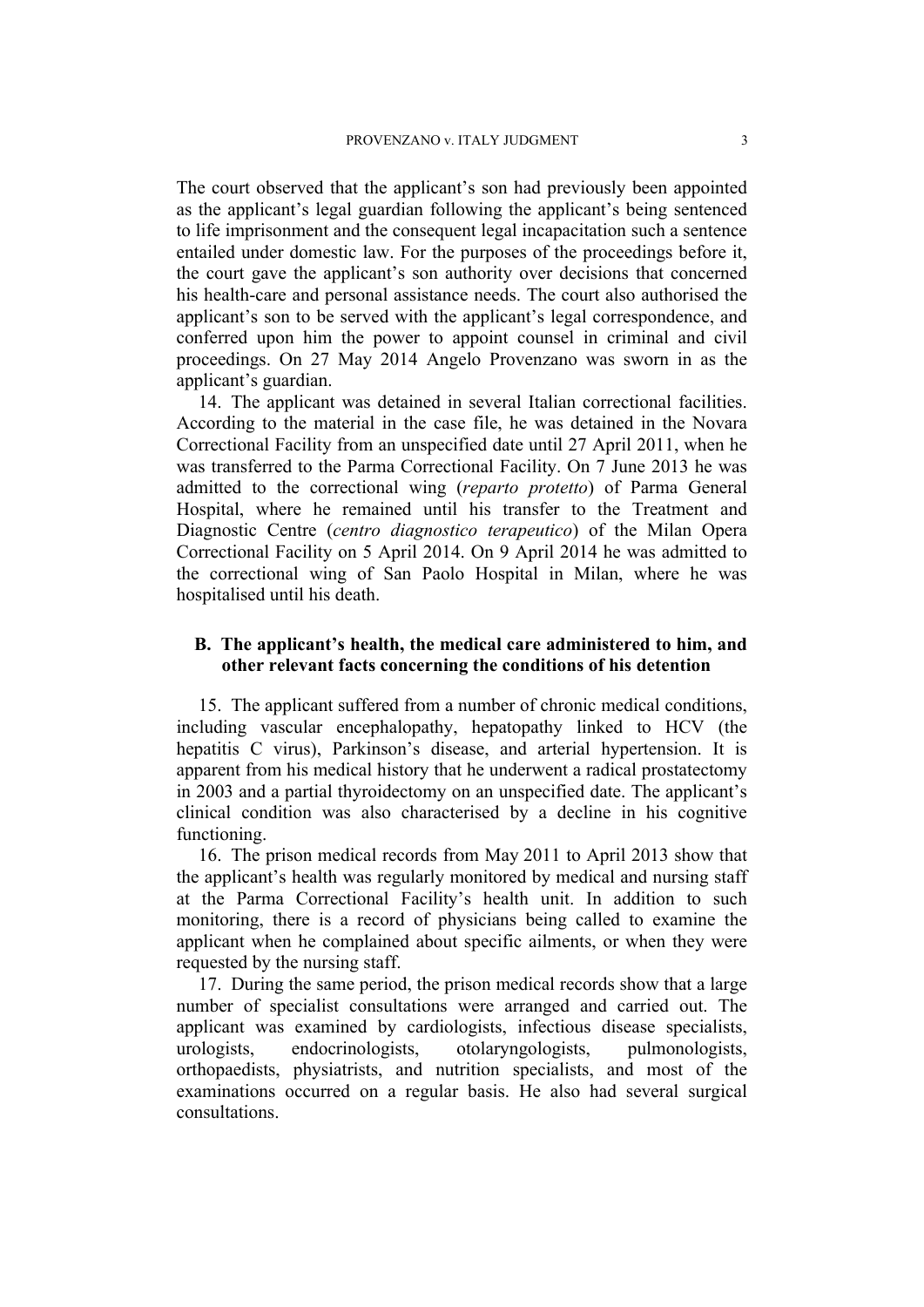<span id="page-5-1"></span>18. A large number of diagnostic tests were performed on him, ranging from routine blood tests and echocardiograms to various ultrasounds (renal, thyroidal, and abdominal), CAT (computerised axial tomography) scans, PET (positron emission tomography) scans, PSA (prostate-specific antigen) tests, X-rays, and colonoscopies.

19. With specific regard to the applicant's neurological situation, the medical register shows that he was examined several times by a neurologist, a psychiatrist and a psychologist, and that tests were performed.

<span id="page-5-0"></span>20. Each entry in the medical register by prison medical staff includes a section on the therapeutic plan for the management of the applicant's chronic illnesses, health issues deriving from his prostatectomy and thyroidectomy, and other emerging health issues, with relevant drug dosages and a record of the medication administered.

<span id="page-5-2"></span>21. On 17 October 2012 a doctor at the correctional facility's medical centre reported an increase in the applicant's blood pressure and transferred him to the emergency department of the civilian hospital in Parma, where he was diagnosed with a hypertensive crisis. A CAT scan and other diagnostic tests were performed, and the applicant was examined by specialists. The neurologist who examined the applicant described him as a subject with cognitive deterioration on a vascular basis. Following an improvement in his overall condition, he was discharged on 19 October 2012.

<span id="page-5-3"></span>22. On 3 December 2012 the duty doctor transferred the applicant to the civilian hospital in Parma, as he appeared disorientated and was refusing to eat or take his prescribed medication. The duty doctor also reported that the applicant had fallen, with no consequences, but noted that this was among more than four accidental falls that had occurred.

According to the civilian hospital record, an ultrasound was performed and the applicant was examined by a neurologist, a psychiatrist and a nutrition specialist. The neurologist who examined him on 3 December detected signs of initial cerebral deterioration which could be attributed to degenerative and vascular causes, and the neurologist who visited him the next day found probable cognitive deterioration on a vascular basis. The applicant was declared fit to be discharged on 7 December 2012.

<span id="page-5-4"></span>23. On 12 December 2012 the duty doctor was called by a prison officer, who reported that the applicant had slipped in his cell and fallen. He described the patient as alert and somewhat cooperative, although his verbal expression not readily comprehensible. He examined the applicant. He checked for signs of trauma and found none, and examined his pupils, which were isocoric, isocyclic and reactive to light. He concluded that no neurological deficits could be detected. He also examined, amongst other things, the applicant's heart rate, blood pressure, and blood sugar levels. While no repercussions worthy of note were registered, amongst other things, the doctor suggested that the applicant be placed with a cellmate so as to ensure, amongst other things, the timely signalling of any worsening of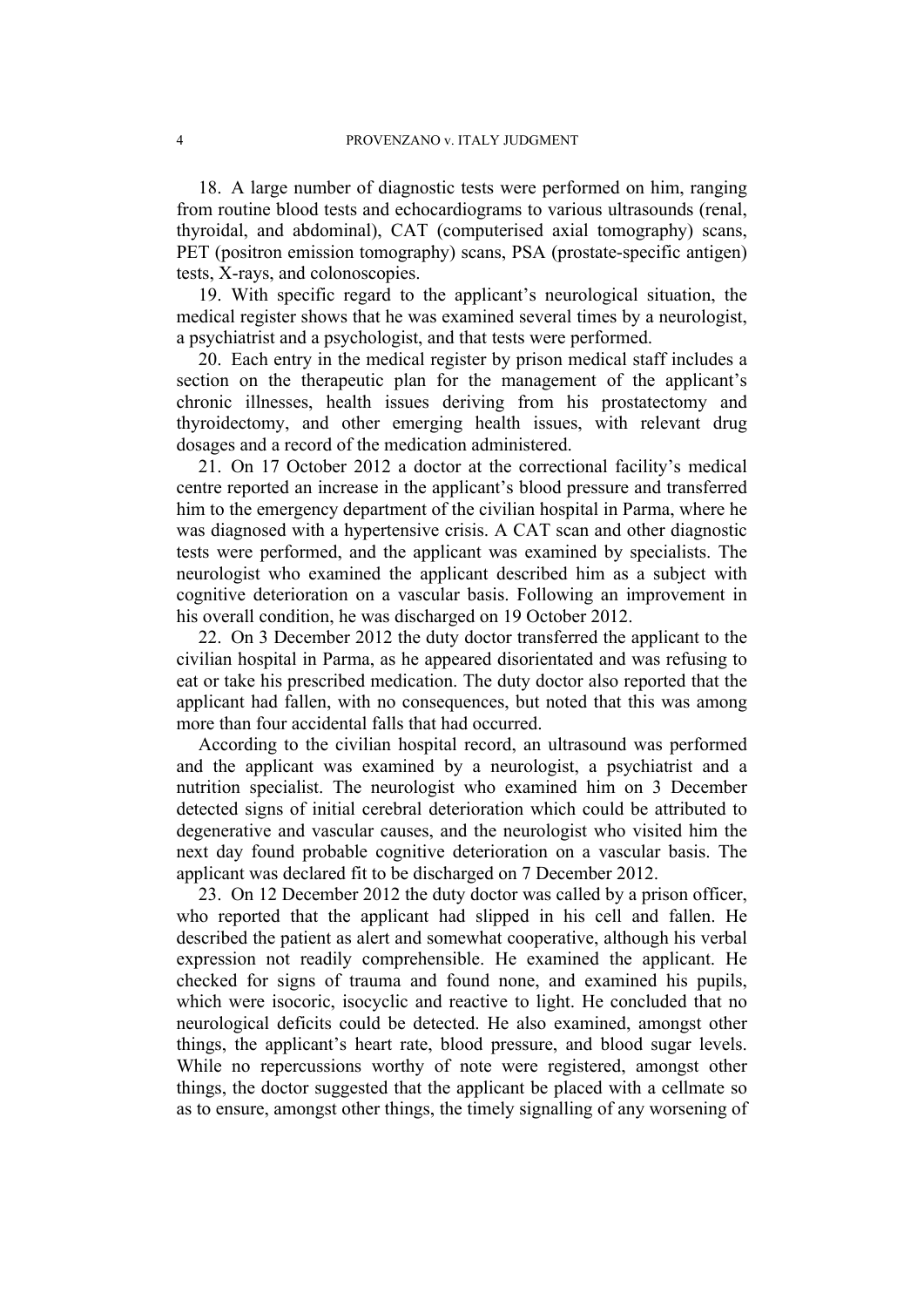his conditions. The doctor further recommended that his cell be equipped with a bed with safety rails.

<span id="page-6-3"></span>24. On 15 December 2012 the duty nurse reported that the applicant had fallen out of bed while sleeping. The duty doctor examined him and found him to be alert, cooperative and oriented. The doctor noted what he described as minimal bruising above the applicant's right eye, and reported normal vital signs. He examined the applicant on another occasion on the same day, reported normal cardiorespiratory values, and instructed the nurse to monitor his vital signs.

<span id="page-6-0"></span>25. On 17 December 2012 the duty nurse called the doctor, as the applicant was not responding to verbal or painful stimuli. He was transferred to the emergency room of the civilian hospital in Parma, where he underwent urgent surgery for the removal of a subdural haematoma. He was then placed in the hospital's long-term care unit, and later in its correctional wing.

<span id="page-6-4"></span>26. In the application form it is stated that the applicant's counsel lodged a criminal complaint with the Parma public prosecutor alleging, amongst other things, that the prison administration had failed to properly care for the applicant, and that the he had been left without medical assistance following the fall on 15 December 2012. However, there are no specific details about when that complaint was lodged, and no information was provided as to its outcome.

27. On 18 February 2013 the hospital doctors decided that the applicant could be discharged.

<span id="page-6-1"></span>28. On 26 February 2013 an inspection was carried out by two doctors from the correctional facility's medical unit to assess whether the premises where the applicant was to be accommodated on his return were compatible with his health and care needs.

<span id="page-6-5"></span>29. On the same day the prison management issued a report summarising the structural changes that had already been carried out in view of the applicant's return – such as the installation of a new bed with safety rails – and changes which were scheduled. Those scheduled changes included, amongst other things, an intervention in respect of the electrical system, planned for the same day, in order to plug in a special mattress to prevent bedsores and install an oxygen tank for medical emergencies.

<span id="page-6-2"></span>30. On 1 March 2013 a personalised care plan had been drawn up by the correctional facility's medical unit in view of the applicant's return. The plan outlined the applicant's general and specific needs, and included a schedule of regular medical examinations, a nutrition and hydration plan, and a plan to avoid bedsores and other consequences of long-term bed rest. Specialist consultations to follow up on the applicant's medical conditions were requested and scheduled. The care plan also concerned assistance which the applicant required with daily tasks he could no longer perform, such as taking care of his personal hygiene on a daily basis. It also provided for the management of his incontinence and scheduled times at which his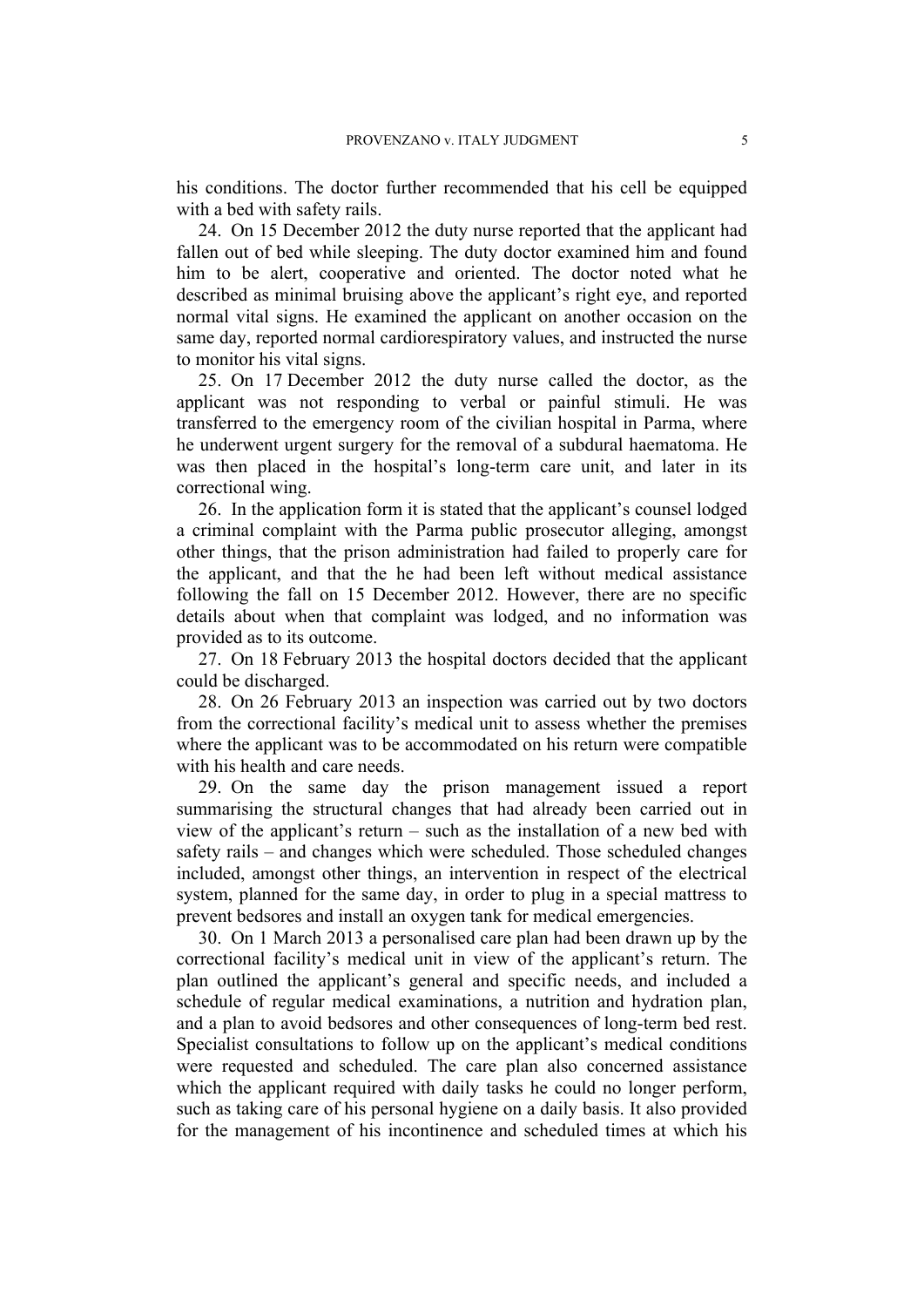incontinence pads should be changed, with provision for additional changes according to his needs.

31. On 5 March 2013 the applicant was transferred back to the Parma Correctional Facility. The medical register from that date to the date of his transfer to the civilian hospital in Parma shows that, in addition to the treatment of his chronic conditions, the applicant underwent physiotherapy sessions to improve his mobility, coupled with passive mobilisation, also during the night, in order to avoid bedsores.

32. On 7 June 2013 the applicant was admitted to the civilian hospital in Parma. He was diagnosed with a bacterial infection and a yeast infection. Following a consultation with an infectious disease specialist, he was prescribed treatment. He remained hospitalised in the civilian hospital until his transfer on 5 April 2014. The material on file indicates that, during this period of hospitalisation, the applicant had daily medical examinations, periodic visits from specialists, and diagnostic tests.

<span id="page-7-1"></span>33. On 29 June 2013 the applicant's son lodged a criminal complaint with the Parma public prosecutor, alleging that his father was not being properly cared for, in that his underwear, which had been collected from the correctional facility on 22 June 2013, had been stained with bodily fluids. No information was provided by the parties as to the outcome of those proceedings.

<span id="page-7-2"></span>34. On 10 October 2013 the Parma Prison administration submitted a report on the applicant to the General Directorate for the Treatment of "Section 41 *bis*" Detainees. The report attested that an inspection had been carried out by the local health authority on 26 February 2013 (see paragraph [28](#page-6-1) above). It also certified and provided documentation to the effect that health-care assistants and nurses had taken care of the applicant's personal hygiene on a daily basis as of 5 March 2013, in accordance with the instructions set out in the personalised care plan (see paragraph [30](#page-6-2) above).

<span id="page-7-0"></span>35. On 23 December 2013 the hospital in Parma submitted a report updating the Parma Prison administration on the applicant's clinical situation. He was diagnosed by the reporting doctor as suffering from serious cognitive deterioration. He was described as being necessarily bedridden due to a hypokinetic syndrome, and completely dependent on others.

The applicant's neurological situation was described as stable yet having deteriorated. His verbal expression, when present, was characterised by the production of a few incomprehensible syllables, which meant that the reporting doctor had had difficulties in assessing his degree of comprehension.

The applicant was receiving artificial nutrition and hydration via a nasointestinal feeding tube which had been put in place on 6 September 2013 due to his confirmed inability to feed himself.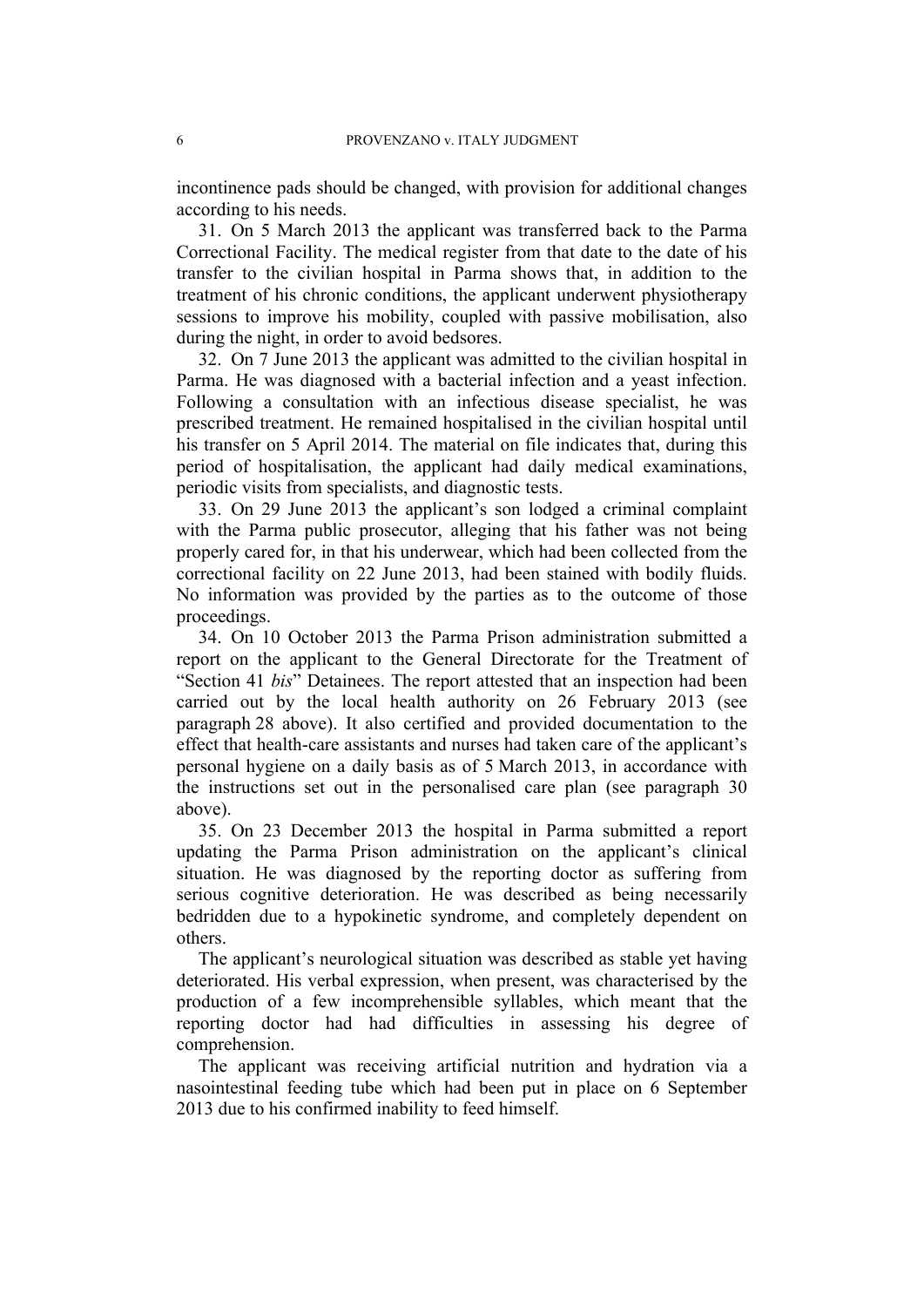<span id="page-8-2"></span>36. On 29 January 2014 the Emergency Department of Parma General Hospital submitted a report updating the Director of Parma Prison on the applicant's clinical situation. The first part of the report mainly repeated the findings of the report of 23 December 2013. Another part focused on the applicant's cognitive status. In this respect, the reporting doctor stated that, during medical examinations, the applicant sometimes answered simple questions when he was verbally stimulated, but his expression was mostly incomprehensible.

37. On 19 March 2014 Parma General Hospital submitted another report updating the Parma Prison administration on the applicant's clinical situation. Amongst other things, the reporting doctors had identified progressive atrophy of his muscular apparatus and the presence of small lesions caused by bedsores. His neuro-cognitive situation remained unchanged. If asleep, he woke up when stimulated. He rarely uttered intelligible words or carried out elementary tasks when stimulated. His verbal expression, when present, was described as incomprehensible. The reporting doctor confirmed the previous report's finding to the effect that the applicant was completely dependent on others for everything. Since the insertion of the nasointestinal feeding tube, his necessary daily calorie intake had been ensured, with a consequent improvement in his nutritional status and weight.

38. On 5 April 2014 the applicant was released from Parma General Hospital. On the same day he was transferred to the Treatment and Diagnostic Centre of the Milan Opera Correctional Facility and was scheduled to be transferred to San Paolo Hospital for, amongst other things, an examination by a neurologist and an oncologist, a re-evaluation of his artificial nutritional support strategy, and a general re-evaluation of his treatment.

39. On 9 April 2014 the applicant was transferred to San Paolo Hospital in Milan, where he remained until the time of his death.

<span id="page-8-1"></span>40. It is apparent from the material on file that, during his period of hospitalisation at San Paolo Hospital, the applicant had daily medical examinations, periodic visits from specialists and a wide range of tests (routine blood tests, regular monitoring of glycaemia, renal, hepatic and thyroid function, blood pressure, cardiac frequency, and daily hydration monitoring, as well as diagnostic tests such as CAT scans). There is evidence of treatment of the applicant's bedsores and treatment to prevent the problem being aggravated, treatment of urinary infections linked to long-term catheterisation, treatment of intestinal problems and adjustments to the applicant's hydration and nutritional support.

<span id="page-8-0"></span>41. On 11 April 2014 the applicant underwent a neuropsychological examination by a specialist in San Paolo Hospital. He was described as being alert but not complying with instructions, aside from very simple ones. The reporting doctor stated, *inter alia*, that if the applicant was left on his own he voiced scarcely comprehensible sentences lacking a framework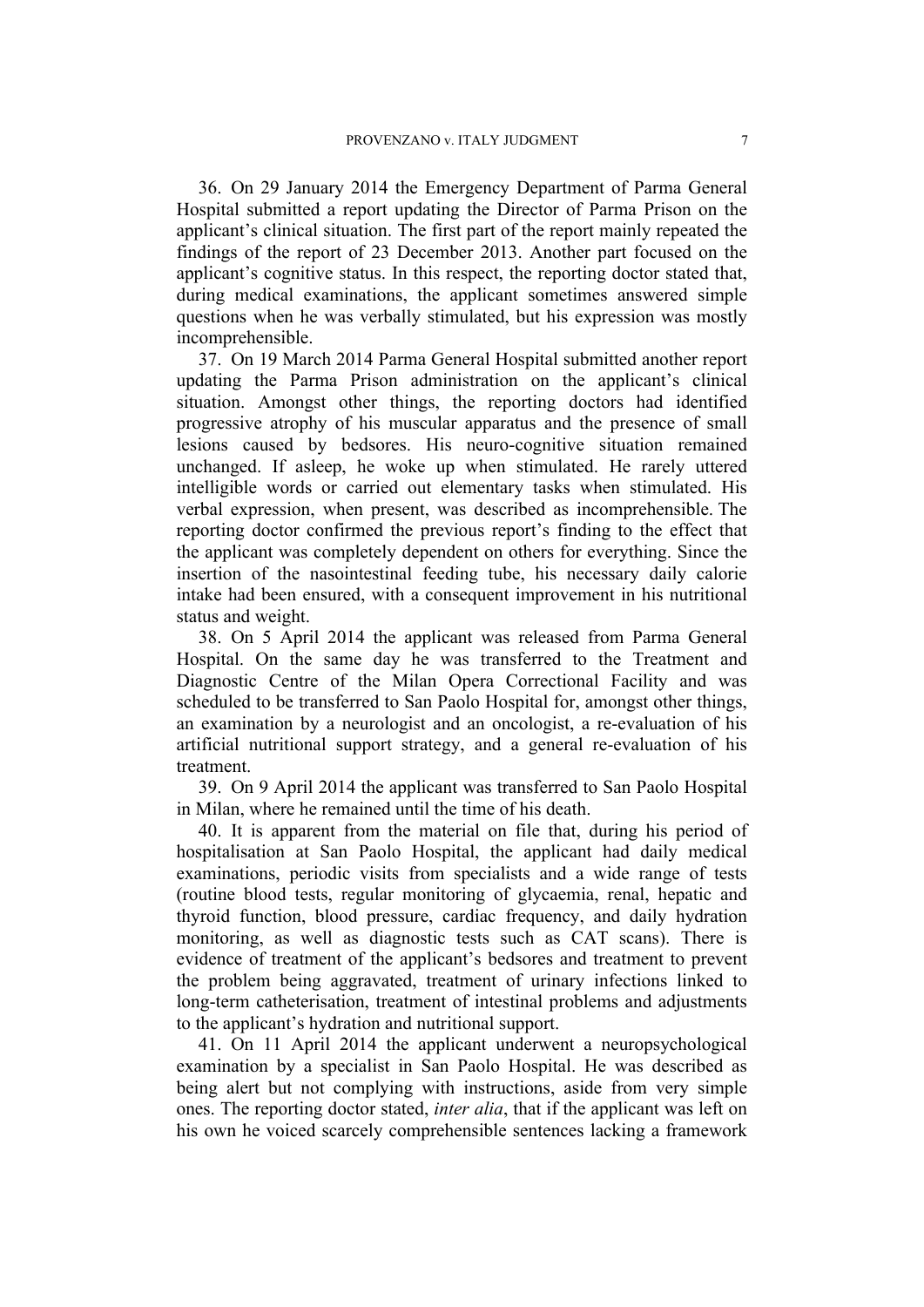or grammatical structure. One of the conclusions the doctor reached was that the applicant's lack of cooperation made it impossible to evaluate and quantify his cognitive status.

42. On 11 June 2014 the head of the ward where the applicant was hospitalised submitted a report updating the court in Rome responsible for the execution of sentences ("the Rome Court") on the applicant's clinical situation. The reporting doctor confirmed the findings of the report by the Parma General Hospital authorities of 19 March 2014 in terms of the applicant's neuro-cognitive situation, which he described as seriously compromised, as well as his progressive muscular atrophy, lack of mobility, and complete dependence on others. The reporting doctor concluded that there had been a serious deterioration in the applicant's clinical state, and his condition was worsening. As to nutrition, in addition to the nasointestinal tube, artificial nutritional support had to be provided by central venous access. In the doctor's opinion, in the light of his current state of health, the applicant could only receive adequate medical treatment in a long-term care unit within a hospital. The doctors certified that the facility in which he was hospitalised had the necessary medical staff and equipment to provide adequate care and treatment, and recommended that he remain in the hospital.

<span id="page-9-0"></span>43. On 8 August 2014 a report was submitted by two independent medical experts appointed by the Milan Court. The experts had been asked to provide an assessment of the applicant's overall state of health and to specify, *inter alia*, whether he could receive adequate treatment in the hospital ward where he was currently detained.

Following consideration of a summary of his medical history, clinical chart and other health documentation, the experts provided an account of their examination of the applicant, whom they recorded as being hospitalised in the Internal Medicine Division, in the "[section] 41 *bis* area" of the hospital's correctional wing. He was described as bedridden and was noted as being physically restrained because of his attempts to remove his feeding tube. His language and elocution could not be assessed; when greeted, he uttered things which were incomprehensible, to the experts and also to the health staff he had contact with on a daily basis. His state of consciousness was only examinable in terms of his being awake or asleep, and neither his space-time orientation nor his thought function could be conclusively assessed. His degree of collaboration was hard to gauge, owing to his incomprehensible verbal expression.

The experts described the applicant's clinical situation as complex and characterised by multiple pathologies, although none of those pathologies were at an acute stage. The pathologies with the greatest functional impact were identified as being extrapyramidal syndrome and serious cognitive decline. The applicant's being permanently bedridden, and the need for artificial nutrition and a permanent urinary catheter were permanent conditions not likely to improve. The experts reiterated his complete lack of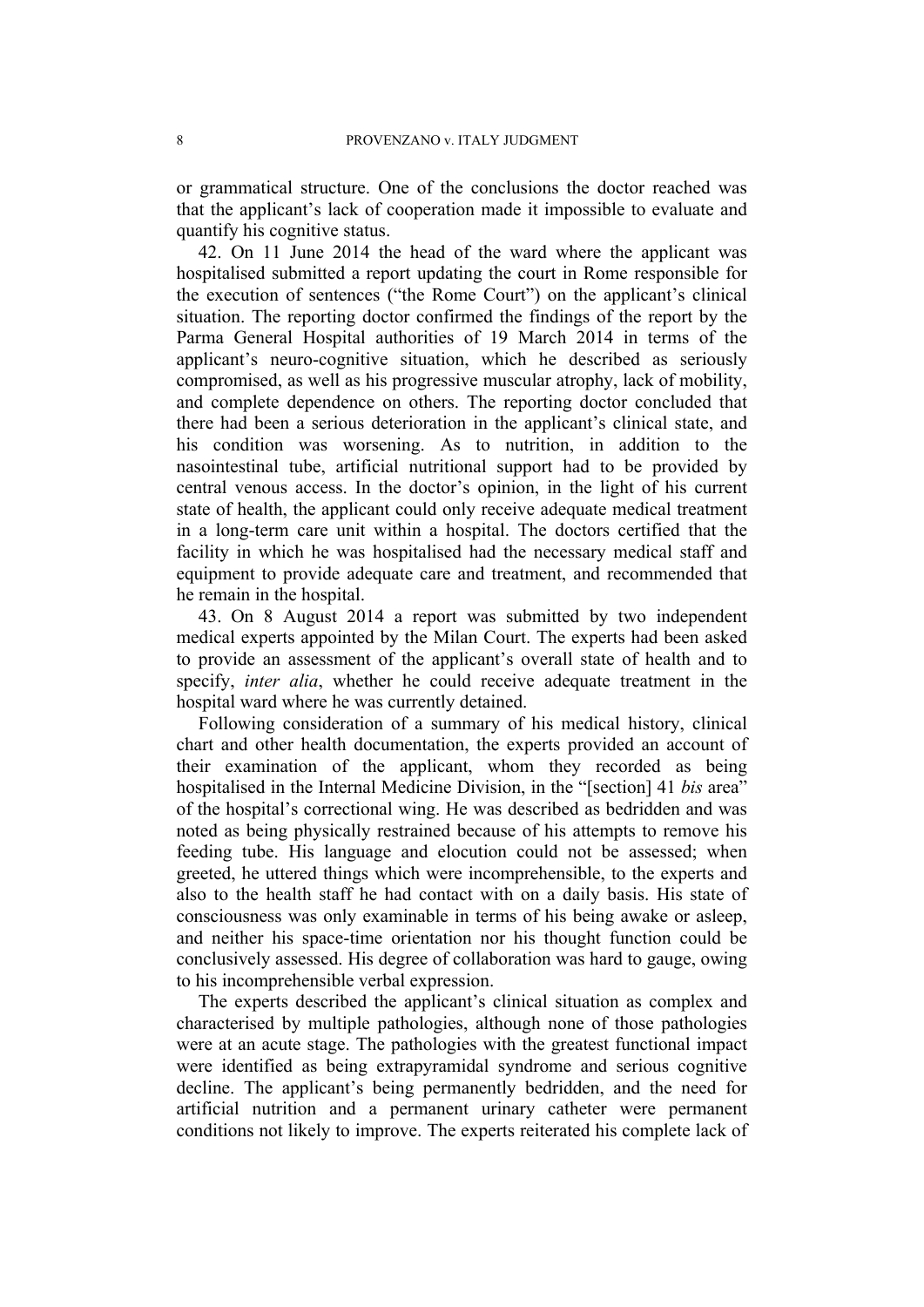autonomy in terms of performing basic everyday functions, and highlighted the need to provide him with constant assistance for his nutrition, hydration, personal hygiene, and to prevent complications linked to long-term bed rest. His cognitive situation was described as having worsened since the previous neuropsychological examination (see paragraph [41](#page-8-0) above).

As to the applicant's continued hospitalisation – albeit in the context of detention – and the adequacy of the care he received, the experts considered that San Paolo Hospital guaranteed an excellent level of treatment and the presence of clinical specialists who could ensure timely interventions in the event of complications. The absence of the kind of treatment which the applicant was receiving at that point would lead to his death in a very short time.

44. In a medical report of 11 August 2014 submitted by San Paolo Hospital to the Milan Opera Prison administration, the reporting doctor described the applicant's condition as stable and reiterated the presence of a serious cognitive decline that made the applicant unable to maintain interactions with people and take care of himself.

<span id="page-10-2"></span>45. The latter findings were confirmed in a subsequent report issued on 17 September 2014.

<span id="page-10-3"></span>46. Various other reports were issued by doctors of San Paolo Hospital in Milan between April 2015 and March 2016. The applicant's clinical situation was generally described as stable, although his neurological functions were characterised as being in progressive decline (report of 12 June 2015) and his cognitive functioning was described as having seriously deteriorated (report of 17 March 2016). Throughout the entire period the applicant was bedridden and received all his hydration and nutritional support via a nasointestinal feeding tube.

<span id="page-10-1"></span>47. According to the most recent medical reports on file, issued by San Paolo Hospital in Milan on 9 and 13 July 2016, the applicant's clinical condition deteriorated severely and he entered a preterminal phase. The report of 13 July 2016 states that the applicant's relatives were granted access to his room and he died on the same day.

# **C. Domestic proceedings concerning the applicant's health and detention**

48. It is apparent from the material in the case file that, during the applicant's detention in Parma and Milan, his lawyers lodged applications with different courts responsible for the execution of sentences, seeking the suspension of his prison sentence for medical reasons under Articles 146 and 147 of the Criminal Code (see paragraphs [81](#page-18-0) and [82](#page-18-1) below for the relevant domestic law provisions) and the replacement of his detention with more lenient custodial measures.

<span id="page-10-0"></span>49. By a decision of 3 May 2013 the Bologna court responsible for the execution of sentences ("the Bologna Court") held that there were no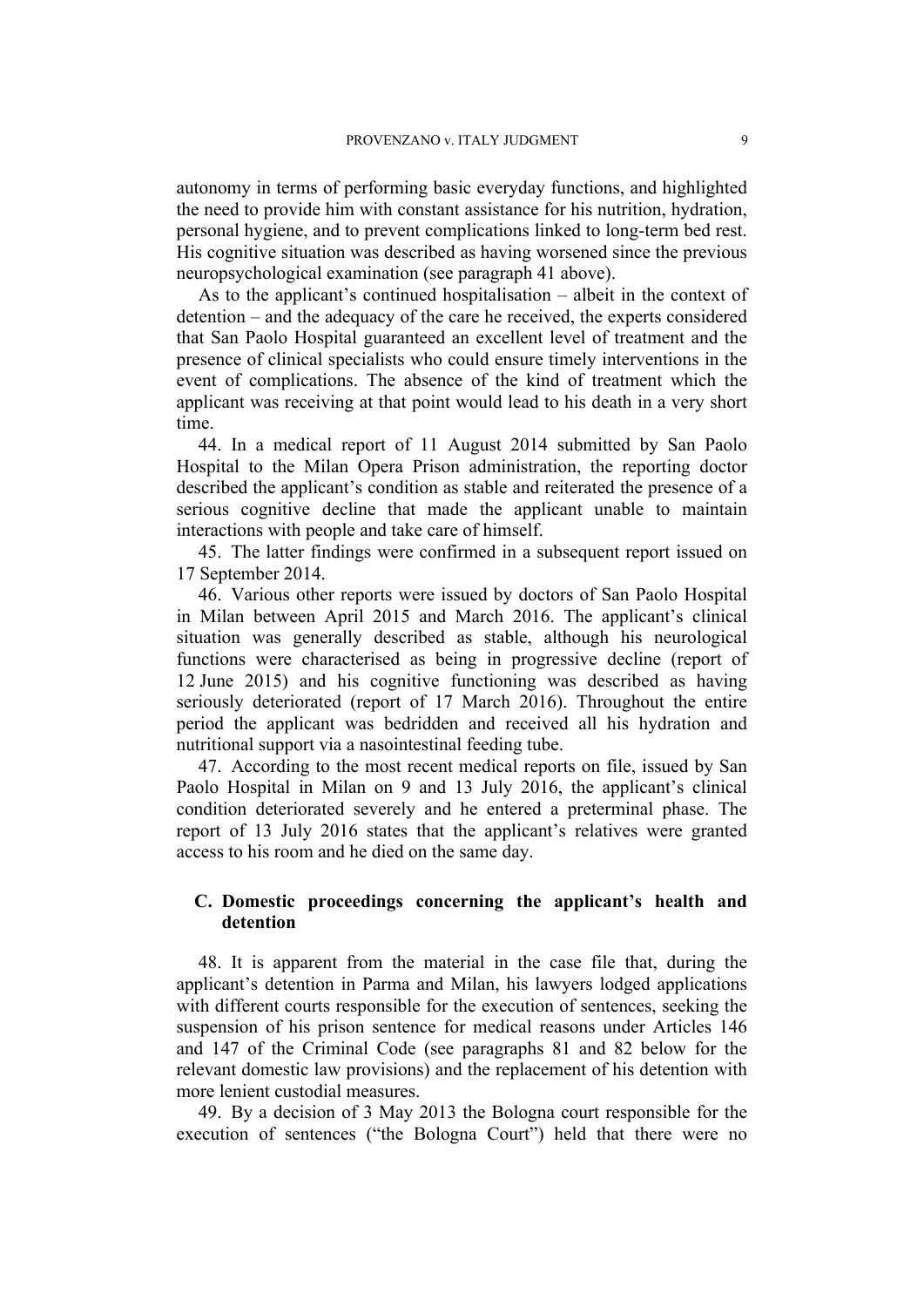grounds for modifying the applicant's sentence on health grounds. The court found that the applicant's medical conditions were not in such an advanced state that he was no longer responding to treatment, a necessary condition for the application of Article 146 of the Criminal Code.

The court also found that discretionary suspension of the sentence under Article 147 was not warranted. It considered that it could not be stated that the applicant's medical conditions required treatment which could not be provided in custody, albeit custody coupled with admission to a civilian hospital whenever necessary. The Bologna Court considered that he had received and was receiving medical treatment, frequent medical examinations, and diagnostic tests. It underlined that the applicant had been admitted to a civilian hospital when the necessary treatment could not be administered in the correctional facility, even for extended periods of time. It also noted that the proximity of the civilian hospital to the correctional facility made it possible for the applicant to be admitted to the emergency department in a timely fashion and whenever necessary.

The court reiterated that a court deciding on discretionary suspension of a sentence on health grounds must also take into account, as a relevant factor, the possibility that the individual applying for the suspension might engage in criminal behaviour (see paragraph [82](#page-18-1) below). In this regard, the court considered that the applicant was a "socially dangerous" person who had been arrested after many years as a fugitive, and who was being tried for and had already been convicted of extremely serious crimes.

50. By a decision of 27 August 2013 the Bologna Court held that there were no grounds for modifying the applicant's sentence on health grounds. The court found that the applicant's medical conditions were not in such an advanced state that he was no longer responding to treatment. Moreover, the court considered that he would not benefit from additional or alternative medical treatment if his sentence were suspended.

The court was also not persuaded that the conditions for discretionary suspension under Article 147 obtained. It noted that the medical documentation it had considered showed that the applicant's medical conditions were being adequately monitored and treated in the correctional facility, with external hospitalisation being sought when required. Referring to the medical reports in its possession, the court noted that the applicant was responding positively to treatment and in the manner expected, given his advanced age and the nature of his medical conditions.

As in its decision of 3 May 2013, the court further considered the danger that the applicant, a socially dangerous individual, could commit criminal offences in the event of his sentence being suspended. In this connection, the court considered that, notwithstanding the applicant's proven cognitive deficit, the documentation available to it did not allow it to exclude his – albeit fluctuating and diminished – ability to comprehend and communicate.

<span id="page-11-0"></span>51. The applicant appealed against the decision before the Court of Cassation. On 4 April 2014 the Court of Cassation dismissed the appeal. It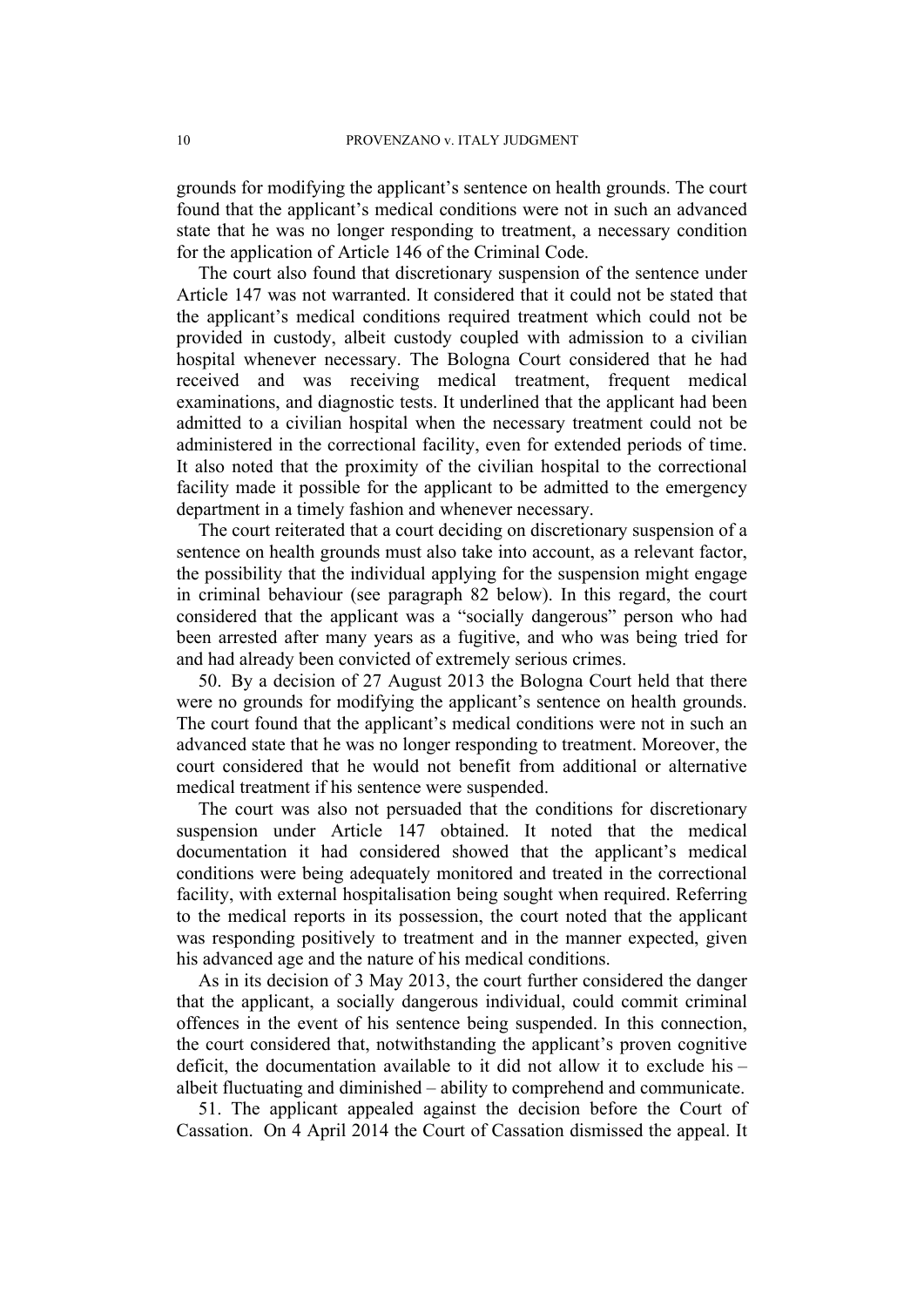reiterated the Bologna Court's findings to the effect that the applicant's health conditions were being adequately monitored, and the necessary medical treatment was being administered in the correctional facility, with external hospitalisation when required. The court was satisfied that the Bologna Court had relied on the most recent medical reports in its possession in concluding that the conditions required for a stay of execution of the applicant's sentence under Articles 146 and 147 of the Criminal Code had not been met.

<span id="page-12-2"></span>52. By a decision of 3 October 2014 the Milan Court held that there were no grounds for modifying the applicant's sentence on health grounds. In making its assessment, the court relied on the content of the report by the two independent experts it had appointed (see paragraph [43](#page-9-0) above). The court reiterated that, in cases such as the one under examination, the primary consideration had to be the best interests of the detainee in terms of safeguarding his health. The court considered that the applicant was not being detained in a correctional facility, but rather he had been placed in a highly specialist civilian hospital which could provide him with the most appropriate and effective care and treatment for his medical conditions. Moreover, in the court's view, his placement in the correctional unit and not within the general hospital population guaranteed an even higher level of attention and vigilance with respect to his critical health conditions. The court concluded that the applicant's situation at the time of the decision was the one that best secured his right to health. The applicant appealed against that decision before the Court of Cassation.

53. By a decision of 11 November 2014 the Bologna Court held that there were no grounds for modifying the applicant's sentence on health grounds. It first of all reiterated and expressed its agreement with the conclusions of the Milan Court in its decision of 3 October 2014. It referred to the reports prepared by the medical staff at San Paolo Hospital and the independent medical experts appointed by the Milan Court in concluding that, notwithstanding the seriousness of the applicant's medical conditions, he was not being detained in a correctional facility, but rather in a civilian hospital, and was responding to the treatment administered in that setting.

<span id="page-12-0"></span>54. By a decision of 9 June 2015 the Court of Cassation dismissed the applicant's appeal lodged against the Milan Court's decision of 3 October 2014. It considered that the reasoning of the Milan Court hinged on the need to safeguard the detainee's right to health to the fullest extent possible, and could not be deemed to be at odds with the provisions of the Criminal Code regulating stays of execution of prison sentences for health reasons.

<span id="page-12-1"></span>55. By a decision of 11 July 2016 the Milan judge responsible for the execution of sentences (*magistrato di sorveglianza*) decided, on a provisional basis and pending a decision of the court responsible for the execution of sentences, that no urgent interim measure entailing a stay of execution of the applicant's sentence was warranted. The judge found, *inter alia*, that the applicant was being treated in a facility that guaranteed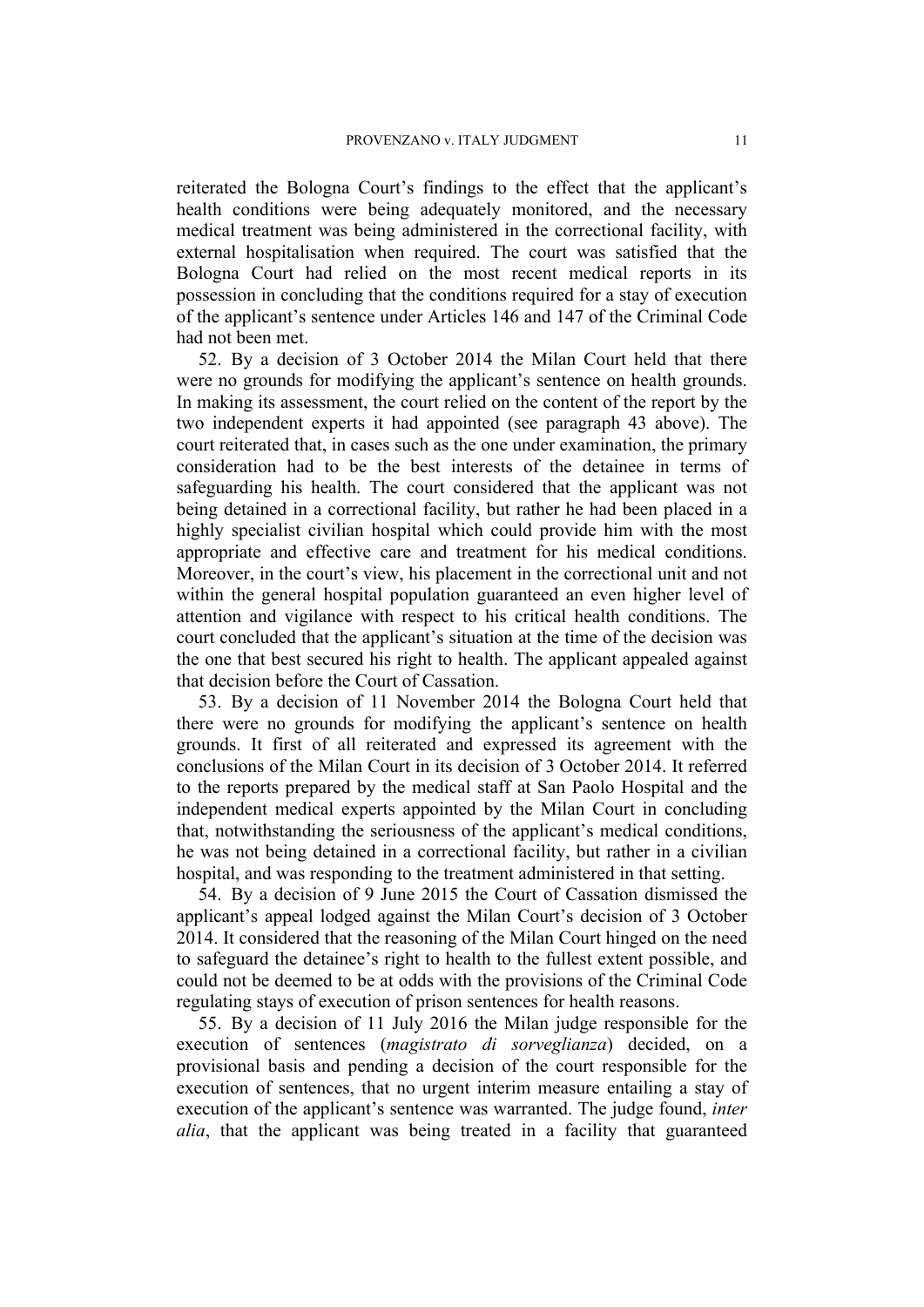excellent levels of care and which had medical and nursing staff of an extremely high quality, and that his detention in the hospital did not conflict with the common understanding of humanity.

# **D. The prison regime provided for in section 41** *bis* **of the Prison Administration Act**

56. On 13 April 2006 the Minister of Justice issued a decree ordering that the applicant should be made subject to the special prison regime provided for in the second subsection of section 41 *bis* of the Prison Administration Act (see paragraphs [83](#page-18-2) - [86](#page-19-0) below for the domestic law provisions).

<span id="page-13-0"></span>57. The 2006 decree imposed the following restrictions:

– restrictions on visits by family members (a maximum of a single one-hour visit per month);

– no visits with non-family members;

– a prohibition on using the telephone;

– no sums of money above a fixed amount to be received or sent out;

– no more than two parcels to be received per month, not exceeding a certain weight, but permission to receive two special parcels per year containing clothing and bed linen;

– no right to participate in elections for prisoners' representatives or to be elected as a representative;

– no handicrafts;

– no food requiring cooking to be purchased;

– no more than two hours' outdoor exercise per day, of which one could be spent in the library facilities, gym, and so on, and in groups of no more than four persons.

58. In addition, incoming and outgoing correspondence was to be monitored, subject to prior authorisation by the judicial authority.

<span id="page-13-1"></span>59. The application of the special regime was subsequently extended for periods of one or two years, via extension orders issued on 5 April 2007, 3 April 2008, 2 April 2009, 1 April 2010, 28 March 2012, 26 March 2014 and 23 March 2016.

60. On 8 March 2013, in an application addressed to three different courts for the execution of sentences (Bologna, Rome and Parma) as well as to the Minister of Justice, the applicant's counsel sought revocation of the special prison regime provided for by section 41 *bis* of the Prison Administration Act, a key argument being that, in the light of the deterioration in the applicant's cognitive functioning, the reasons as to why the regime had been applied originally were no longer relevant.

61. On 22 July 2013 the District Anti-Mafia Prosecution Office (*Direzione Distrettuale Antimafia*, hereafter "the DDA") of Caltanissetta expressed a favourable opinion on revocation of the special prison regime. The office acknowledged that there had been a deterioration in the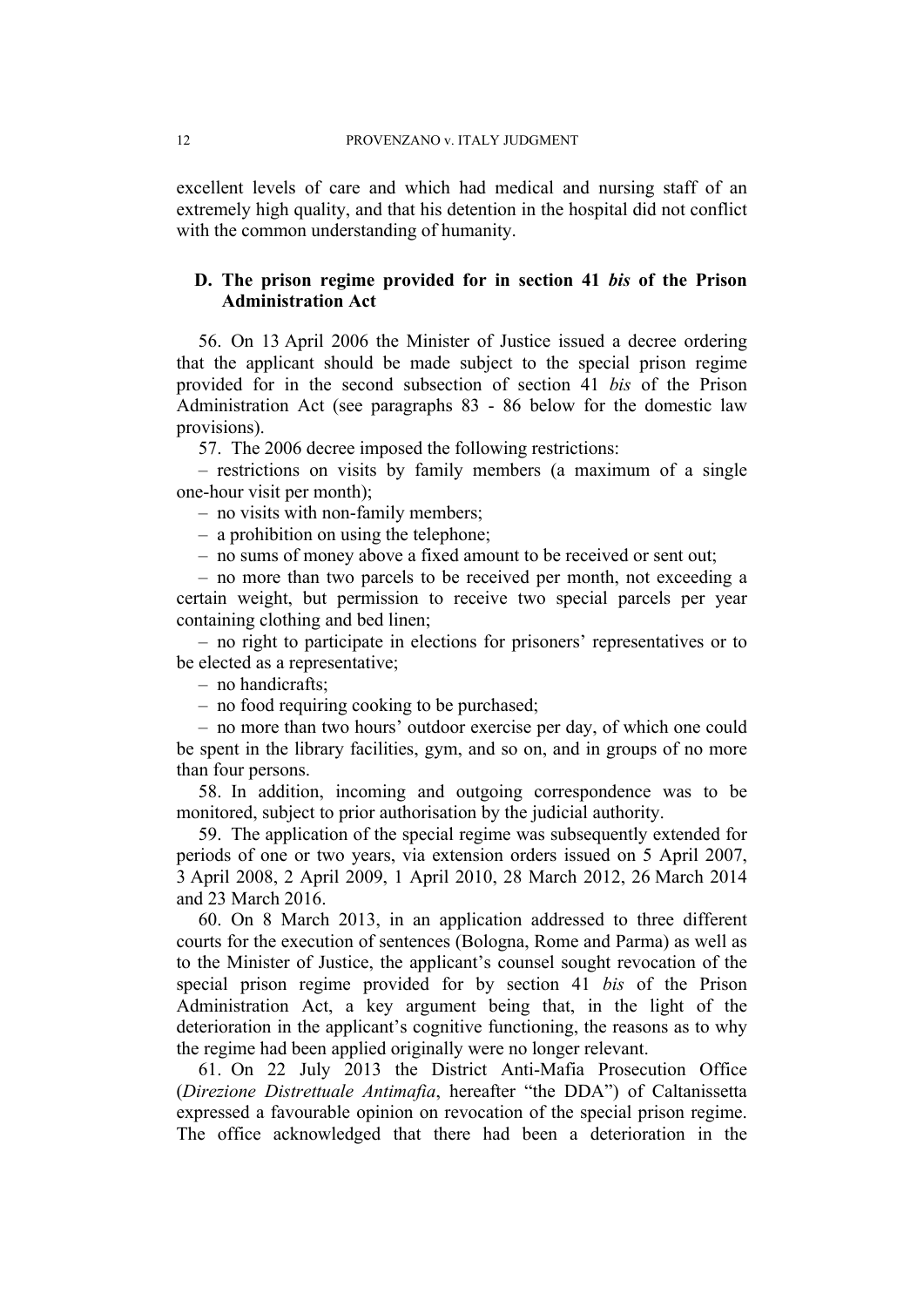applicant's health, noting his compromised cognitive functioning, as evidenced by the medical documentation available to it. It noted in particular the conclusions of the report by the experts appointed by the Palermo GUP (see paragraph [11](#page-3-0) above) to the effect that the applicant's cognitive functioning had deteriorated and his ability to communicate had been impaired. In the light of such findings, the office expressed the opinion that the reasons which had initially justified the imposition of the special prison regime no longer obtained.

62. By a decision of 27 August 2013 the Rome Court declared the applicant's application of 8 March 2013 inadmissible. It considered that the power to revoke the imposition of the section 41 *bis* special prison regime *per se* rested with the Minister of Justice. The court only had jurisdiction in relation to applications lodged against decisions issued by the Minister of Justice, such as orders to renew the application of the special regime or refusals by the Minister to revoke orders for the regime. The court was therefore precluded from examining the merits of the application.

63. On 21 November 2013 the applicant's counsel lodged an application with the Minister of Justice seeking revocation of the section 41 *bis* special prison regime. On an unspecified date the Minister of Justice dismissed the application. The decision was served on the applicant's son on 11 February 2014.

64. On 13 February 2014 the applicant's counsel lodged an application against the latter decision with the Rome Court. He reiterated the arguments advanced in the application of 8 March 2013.

### *1. Renewal order of 26 March 2014*

<span id="page-14-0"></span>65. On 26 March 2014 the Minister of Justice issued an order renewing the application of the special prison regime for two years. It was found that the applicant's ability to maintain contact with members of the criminal organisation had not ceased, and regard was also had to his "particular and concrete dangerousness".

66. The order reiterated the rationale underlying the special prison regime, and restated in particular that its imposition constituted a preventive measure in the interests of ensuring public safety and order, and did not serve any punitive purpose.

67. The order also reviewed some of the applicant's convictions for extremely serious crimes, including multiple aggravated homicides, aiding and abetting mass murder (*stragi*), and criminal association, which indicated his high level of responsibility in the criminal organisation.

68. The order further gave an overview of information provided by different police bodies, prosecution offices, the Anti-Mafia Investigations Directorate, and the Minister of the Interior, which had been requested with a view to ascertaining the persistence of the conditions justifying the extension of the regime (*istruttorie relative alla preesistente attualità ed alla permanente gravità delle esigenze di prevenzione ai fini della proroga*).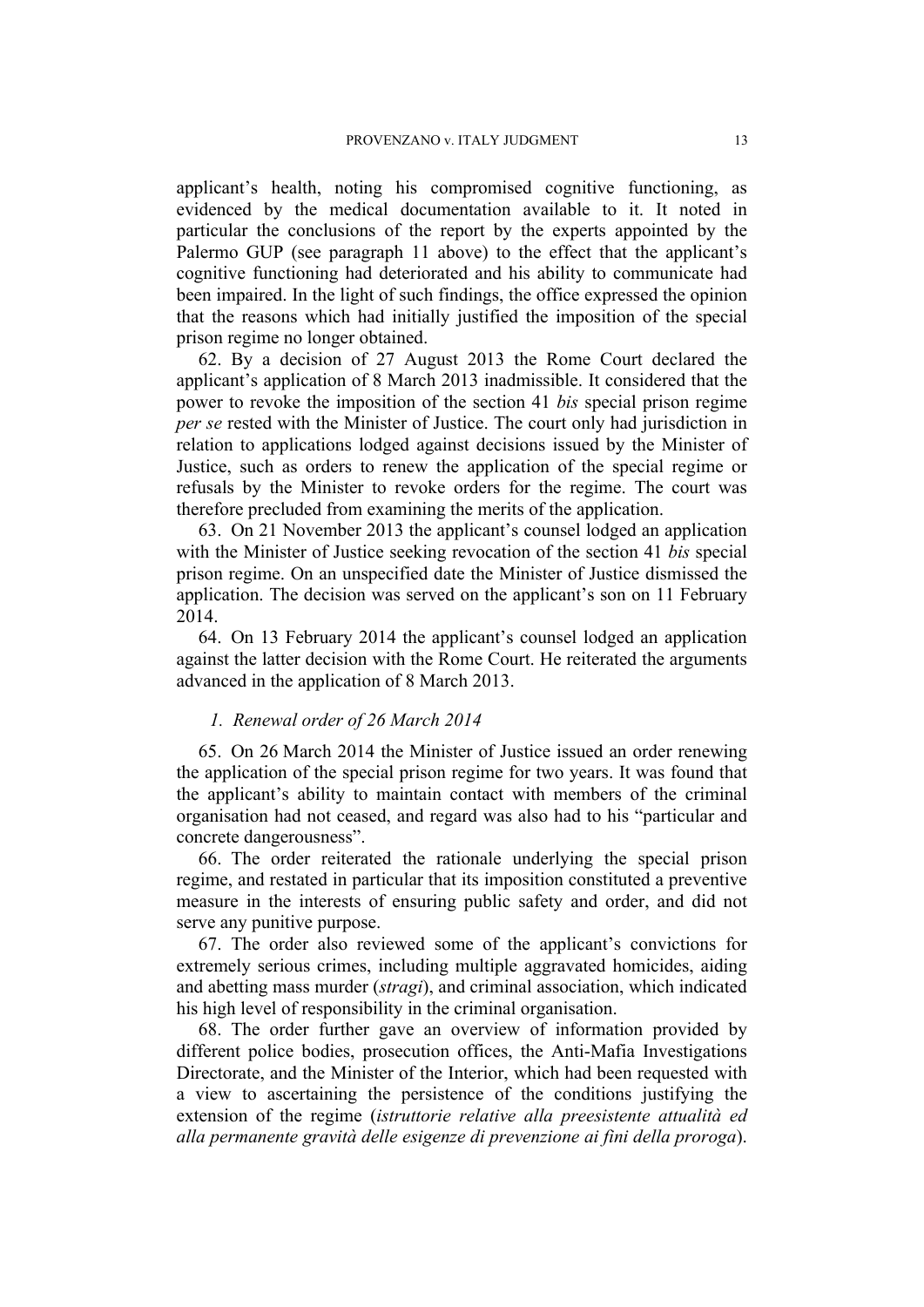It also summarised opinions issued by the DDAs of Florence and Caltanissetta in February 2014 and by the National Anti-Mafia and Counterterrorism Prosecution Office (*Direzione Nazionale Antimafia e Antiterrorismo*, hereafter "the DNA") and the Palermo DDA in March 2014.

<span id="page-15-2"></span>69. The order stated that the Palermo, Caltanissetta and Florence DDAs had expressed an unfavourable opinion as to the renewal of the restrictions, in the light of the applicant's health conditions. However, it stated that the Palermo DDA had found that the applicant was still socially dangerous.

<span id="page-15-3"></span>70. The order focused in particular on the findings of the DNA, which outlined the applicant's criminal profile as well as Cosa Nostra's (the Sicilian Mafia) ongoing criminal activities, and called attention to the fact that one of the most prominent members of the applicant's criminal organisation was still on the loose. As per the text of the order, the DNA further found that, on the basis of the expert medical evidence in its possession, it could not be concluded that there had been a complete annihilation of the applicant's attention, comprehension and orientation abilities at that time, but rather only  $a$  – non-quantifiable – deterioration. This, in turn, could not exclude the possibility that the applicant could communicate orders to the criminal organisation if detained in the context of a normal prison regime. The applicant's health was also addressed in terms of whether the imposition of the special prison regime was hindering the medical treatment that he needed in view of his health problems, which, in the office's opinion, it was not. The DNA concluded that the renewal of the restrictions was still considered necessary.

<span id="page-15-1"></span>71. The order also focused on the Minister of the Interior's opinion summarising the findings of recently concluded investigations confirming the applicant's prominent role in the criminal organisation. The outcome of such investigations had also shed light on the means by which the applicant's support network had enabled him to remain in hiding, the communication system between himself and prominent fugitives during their time in hiding, and his use of coded messages to convey the organisation's strategies.

## *2. First set of proceedings before the Rome Court*

72. On 31 March 2014 the applicant lodged an application against the Minister of Justice's renewal order of 26 March 2014. The applicant's counsel argued that the special prison regime ought to be suspended due to the applicant's psychophysical condition, and provided medical documentation in support of that argument.

<span id="page-15-0"></span>73. By a decision of 5 December 2014 the Rome Court dealt with the applications of 13 February 2014 and 31 March 2014 jointly and dismissed them both. Some salient points of the decision may be summarised as follows.

The court reviewed the applicant's arguments and the medical documentation available to it and focused on the applicant's neurological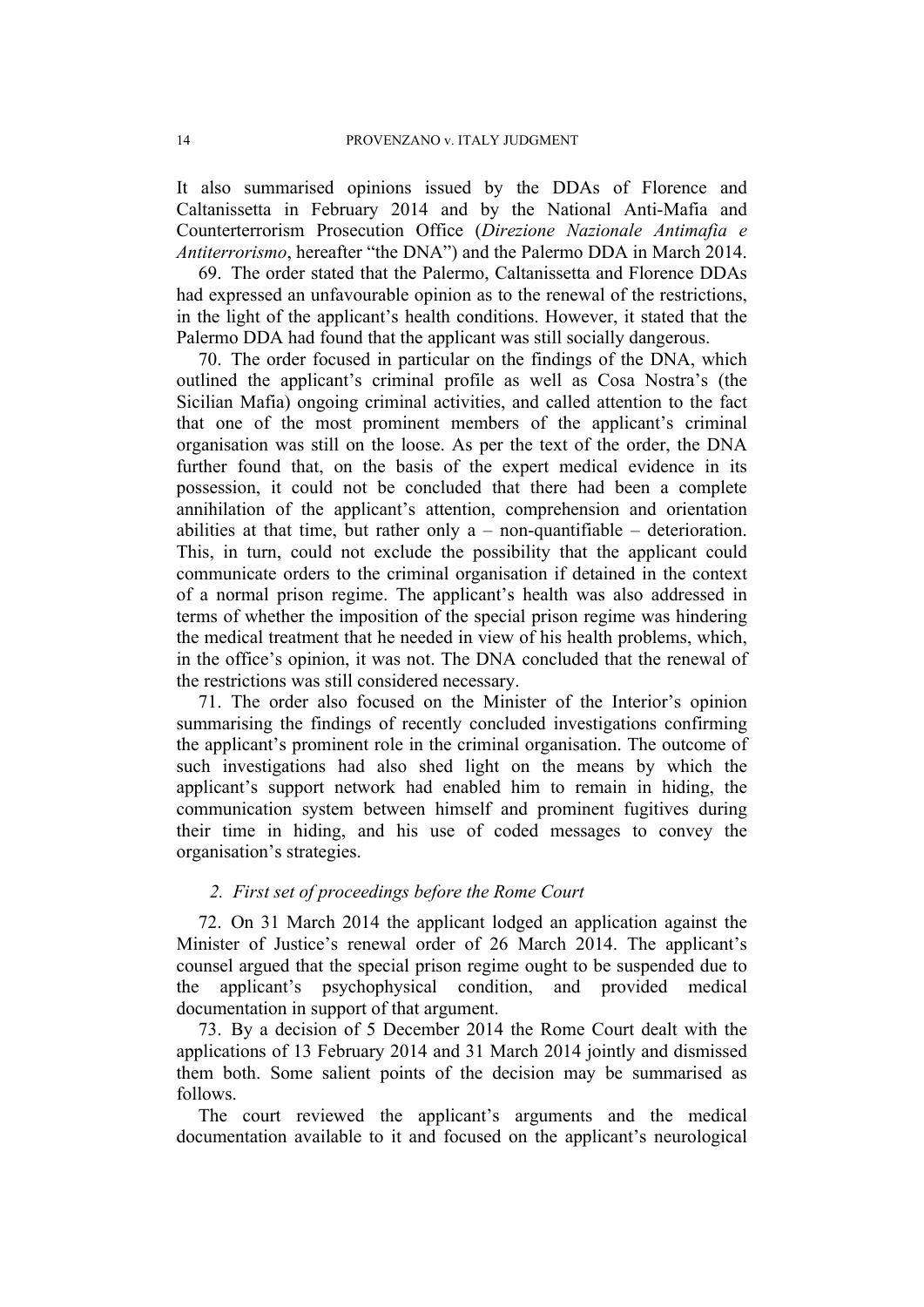condition. It quoted extracts from a report of a neuropsychological examination performed on the applicant on 25 November 2014 indicating that he was bedridden, that he alternated between being asleep and being awake, and that, if appropriately stimulated, he sometimes formulated words that made sense or carried out elementary tasks. The applicant was described as alert and occasionally "reachable", but the report noted that he did not comply with instructions. The court noted that a conclusive assessment of his cognitive skills had not been possible due to his severely compromised motor function, coupled with his inability to concentrate and general lack of cooperation.

The court thus acknowledged the existence of a serious decline in the applicant's cognitive functioning. However, notwithstanding that decline, on the basis of the medical documentation available to it, the court concluded that it could not with absolute certainty rule out the possibility of the applicant being able to convey criminally relevant messages pertaining to the organisation's criminal activities via family members or other individuals if he were allowed unregulated contact with the outside world. The court also relied on reports from health-care staff in the hospital ward which indicated that the applicant had transient moments of lucidity alternating with moments of confusion, and that at times he replied to their questions in a comprehensible manner. In conclusion, in the court's view, the applicant's clinical status could not be considered such as to preclude the communication of messages or criminal instructions.

The court reiterated that the applicant, the leader of Cosa Nostra for decades, was considered to be an individual who posed a great threat to national security and society at large. It further reiterated that during his time in hiding he had relied on a solid support network and managed to run the criminal organisation through so-called *pizzini*, apparently simple messages which concealed orders for the criminal network. Thus, in the court's view, the criminal organisation could obtain instructions for carrying out criminal activities by receiving even simple messages from the applicant, given his position within the organisation. It also noted that one of the key and most dangerous individuals belonging to the applicant's organisation was still a fugitive at the time.

Based on the foregoing considerations, the court concluded that the extension of the section 41 *bis* prison regime was still fully justified, in the interests of public order and safety.

### *3. The renewal order of 23 March 2016*

<span id="page-16-0"></span>74. On 23 March 2016 the Minister of Justice issued an order renewing the application of the special prison regime for another two years. As with the 2014 order, he held that the applicant was still able to maintain contact with members of the criminal organisation who were still at large, and also had regard to his "particular and concrete dangerousness". The minister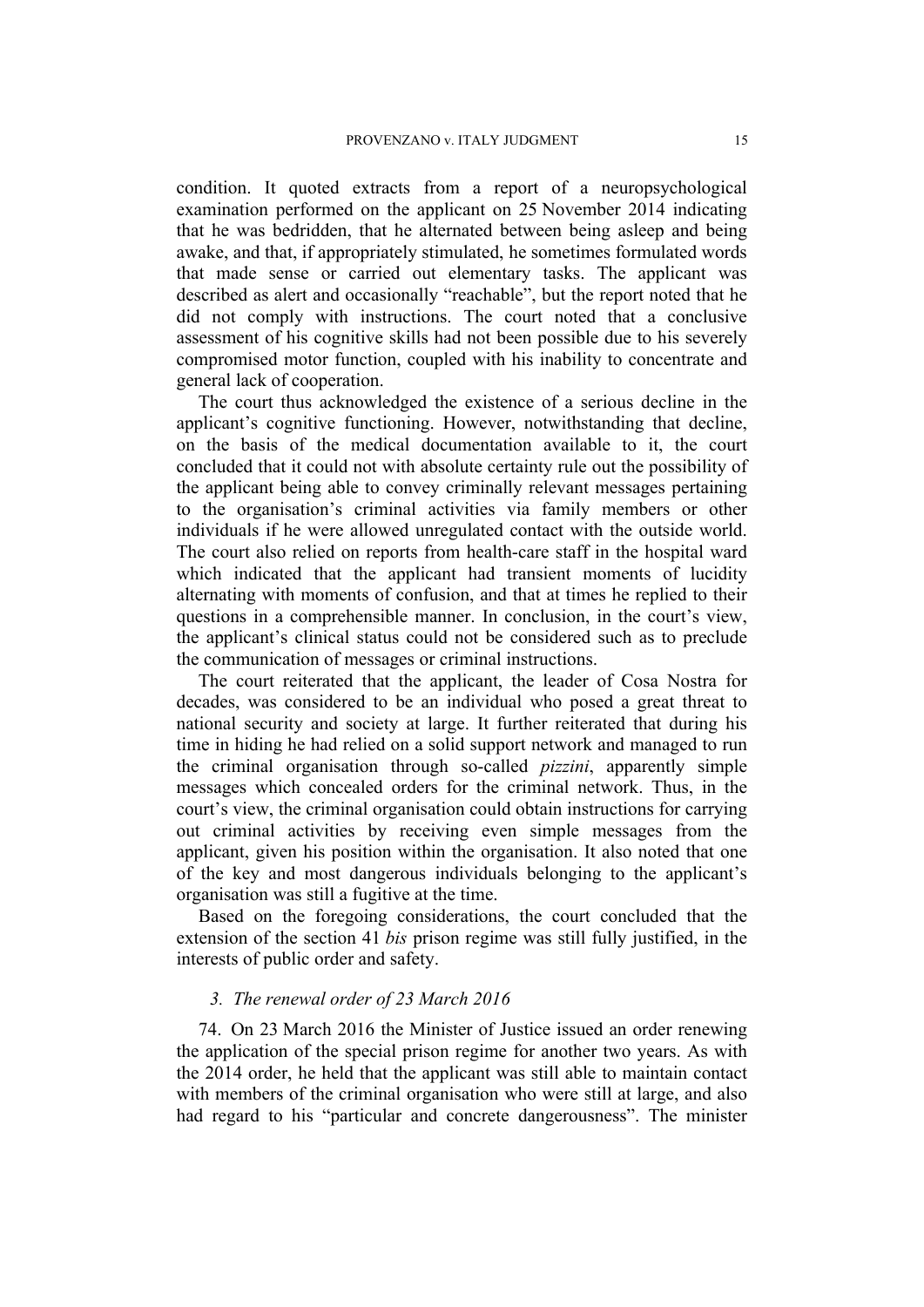confirmed the renewal of all the restrictions in place (see paragraph [57](#page-13-0) above). Some salient points of the order may be summarised as follows.

75. As with the 2014 order, the Minister of Justice reiterated the regime's rationale and purpose and provided an overview of information provided by different police bodies, prosecution offices, and the Minister of the Interior – information which had been requested with a view to ascertaining the persistence of the conditions justifying the extension of the regime. The order summarised opinions issued by the DDAs of Florence, Caltanissetta and Palermo in February 2016 and the DNA in March 2016.

76. The order acknowledged that the Caltanissetta and Florence DDAs had confirmed their previous negative opinion as to the renewal of the regime with regard to the applicant, and that the Caltanissetta DDA had relied on the deterioration in the applicant's health to reach its conclusions, while the Florence DDA's opinion had hinged on the finding that there were no longer any ongoing criminal investigations involving the applicant. On the other hand, the Palermo DDA and the DNA confirmed that there was a need for the renewal of the special prison regime.

<span id="page-17-1"></span>77. As reported in the order, the Palermo DDA had concluded that the application of the section 41 *bis* regime was still absolutely necessary to prevent and interrupt the applicant's lasting and dangerous relations with the outside world and with other detainees which would allow him to pursue the illegal activities that he had headed for decades. The DDA focused on, *inter alia*, the applicant's criminal history and his leadership role in Cosa Nostra, reviewing his decisive participation in a large number of criminal acts, from mass murder to extortions, and noting the control he had exercised over economic activities which had allowed him to acquire considerable assets. The DDA provided details on the support network which the applicant had had within the organisation – the network had allowed him to stay in hiding for over forty years and manage multiple aspects of the criminal enterprise ranging from resolving disputes to commissioning murders. It highlighted that a prominent member of the criminal organisation was still on the run from the authorities.

With regard to the applicant's health, the Palermo DDA stated that, on the basis of the clinical information in its possession, it agreed with the Rome Court's decision (see paragraph [73](#page-15-0) above), and it quoted an extract from the decision in which the court had stated that it could not rule out with absolute certainty the applicant's being able to convey criminally relevant messages pertaining to the organisation's criminal activities.

<span id="page-17-0"></span>78. As reported in the order, the DNA concluded that the combination of elements that had warranted the initial application of the special prison regime remained unchanged in its view. It relied primarily on the applicant's "criminal profile", his multiple convictions for heinous crimes, and the ongoing activities of Cosa Nostra and its continuous reorganisation, in addition to the fact that a prominent member of the criminal organisation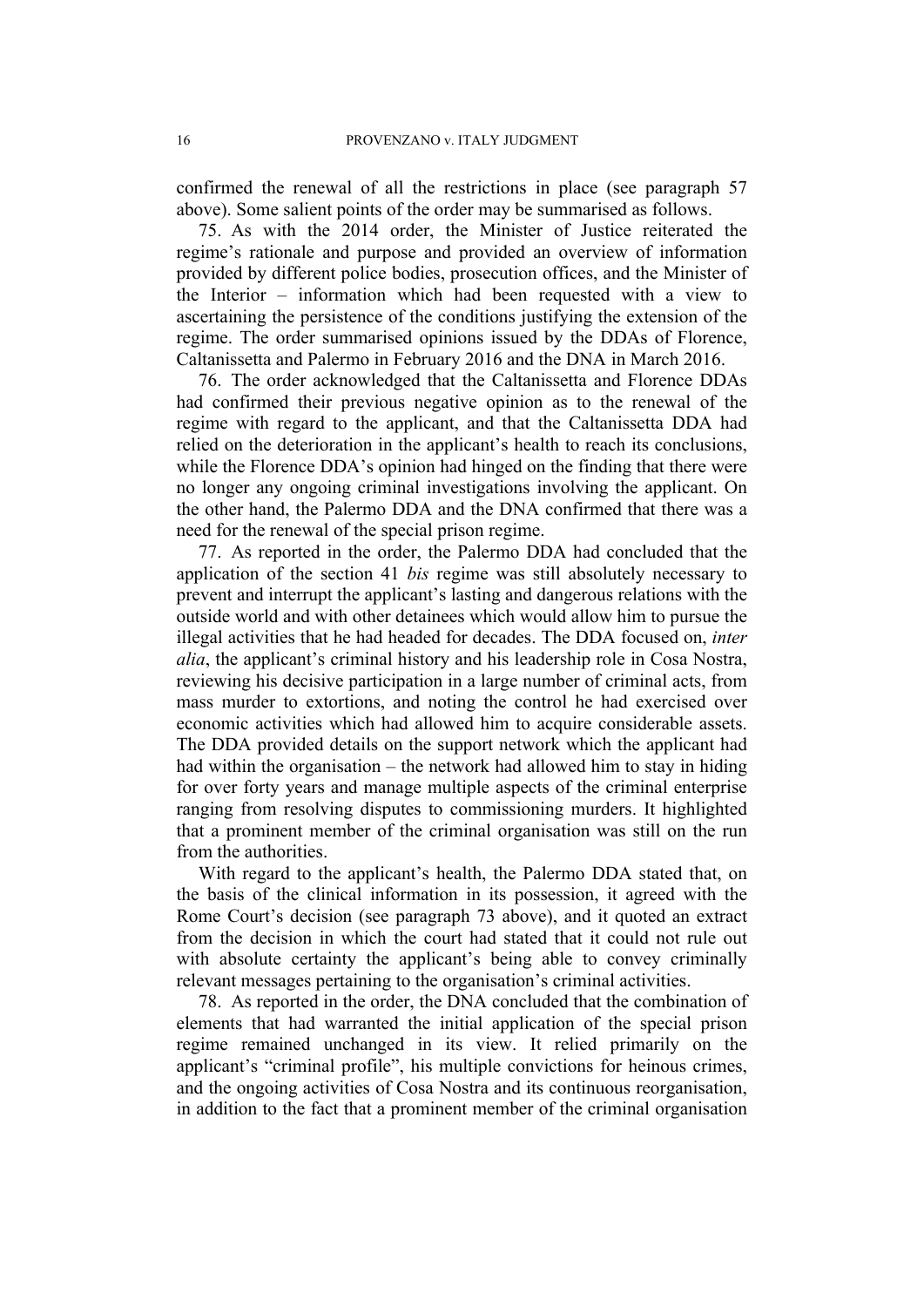who had had a documented relationship with the applicant in the past was still on the run.

With regard to the applicant's health, the DNA reiterated the content of its 2014 opinion on the extension of the special prison regime and quoted extracts from it to the effect that the imposition of such a regime in no way interfered with the applicant's medical care, and modifying the regime would not have an impact on his health. The DNA also quoted an extract from its 2014 opinion where it had found that, based on the documentation available to it, it did not appear that the applicant's attention, comprehension and orientation in space and time had completely ceased, but had only deteriorated.

#### *4. Second set of proceedings before the Rome Court*

79. On 8 April 2016 the applicant's counsel lodged an application against the Minister of Justice's renewal order with the Rome Court.

<span id="page-18-3"></span>80. On 16 September 2016 the Rome Court discontinued the proceedings due to the applicant's death.

## II. RELEVANT DOMESTIC LAW AND PRACTICE

#### **A. Suspension of a prison sentence on health grounds**

<span id="page-18-0"></span>81. The relevant parts of Article 146 of the Italian Criminal Code ("mandatory suspension of sentences") provide that:

The execution of a penalty of a non-pecuniary nature shall be suspended: ...

(3) with respect to a person suffering from full-blown AIDS or serious immunodeficiency ... or [some] other particularly serious illness resulting in his or her state of health being incompatible with detention, when the illness is at such an advanced stage that it no longer responds to treatment, according to medical certification by the prison or external medical service.

<span id="page-18-1"></span>82. The relevant parts of Article 147 of the Italian Criminal Code ("discretionary suspension of sentences") provide that:

The execution of a penalty of a non-pecuniary nature may be suspended:

... if a sentence involving the deprivation of liberty is enforced against an individual suffering from serious physical infirmity ... [such a measure] shall not be adopted, or, if it is adopted, shall be revoked if there is a concrete danger of criminal offences being committed.

# **B. Section 41** *bis* **special prison regime**

<span id="page-18-2"></span>83. Section 41 *bis* of the Prison Administration Act (Law no. 354 of 26 July 1975), as amended by Law no. 356 of 7 August 1992 and Law no. 94 of 15 July 2009, gives the Minister of Justice the power to suspend the application of the ordinary prison regime in whole or in part, by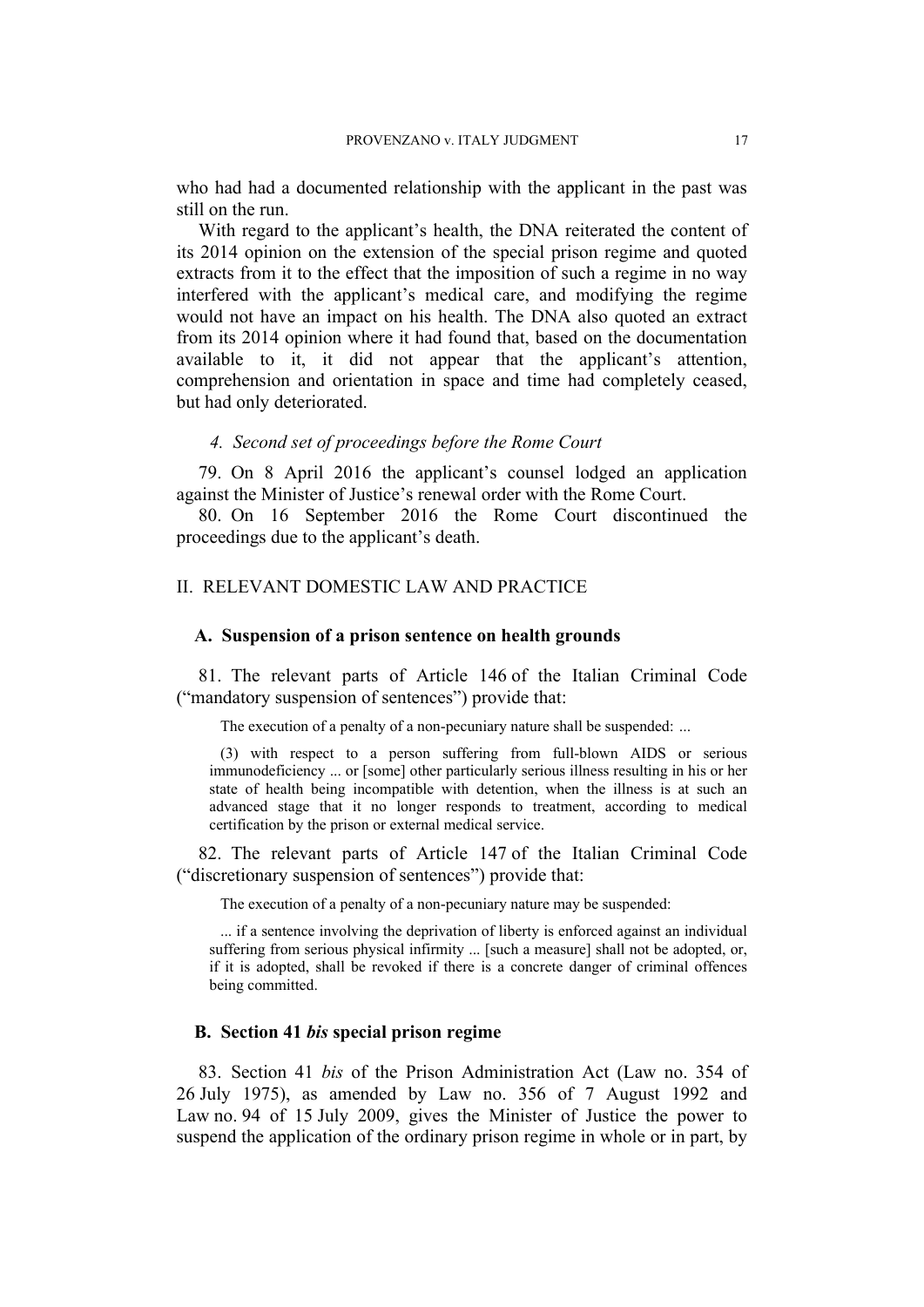means of a reasoned decision, on the grounds of public order and security, in cases where the ordinary prison regime would conflict with these requirements.

84. Subsection 2 *bis* of section 41 *bis* provides that the Minister of Justice may issue an order renewing the application of the special prison regime unless it emerges that the ability of the detainee to maintain contact with the criminal organisation to which he belonged no longer obtains.

85. The same subsection lists some of the factors to be taken into account in order to ascertain whether the defendant has the abovementioned ability to maintain contact: his criminal profile, the position he occupied in the criminal enterprise, the continuation of the criminal enterprise's activity, new prosecutions against the detainee which have previously not been taken into account, the results of incarceration, and the living standards of the detainee's family.

<span id="page-19-0"></span>86. The same subsection further specifies that the mere passage of time does not constitute, of itself, a sufficient element to exclude a defendant's ability to maintain contact with the criminal organisation of which he was a member.

87. Subsection 2 *quinques* of section 41 *bis* provides that an application (*reclamo*) against a renewal order may be lodged with the Rome court responsible for the execution of sentences, which will verify, by examining the arguments put forward in the application and the findings listed in the renewal order, whether the criteria provided for by law for the adoption of such a decision have been complied with.

<span id="page-19-1"></span>88. Subsection 2 *sexies* of section 41 *bis* provides that an appeal against the decision of a court responsible for the execution of sentences may be lodged with the Court of Cassation, solely on the grounds of violation of the law (*violazione di legge*).

<span id="page-19-2"></span>89. The scope of appeals before the Court of Cassation against the decisions of courts responsible for the execution of sentences on renewal orders of the section 41 *bis* special prison regime was delimited on many occasions by the Court of Cassation. According to that court, the scope of such an appeal does not render an impugned decision amenable to challenges based on defective reasoning (*vizio di motivazione*), unless that reasoning is entirely absent or flawed to the point that it is merely apparent and non-existent, that is, lacking the minimum requirements of coherence, completeness, and logic (see, among other authorities, *Trombetta*, Criminal Section I, no. 2984 of 22 January 2014). In a recent ruling (*Oppedisano*, Criminal Section I, no. 11620 of 19 February 2016), the Court of Cassation recapitulated the following principles on the scope of its review:

"It must be noted at the outset that the appeal at issue is based on section 41 *bis* subsection 2 *sexies* of Law no. 354 of 1975 and subsequent amendments. In accordance with these provisions, the decision of a court responsible for the execution of sentences concerning an application against a ministerial decree renewing the application of the special prison regime is open to appeal before the Court of Cassation 'for breach of the law'. Now, in accordance with the present court's long-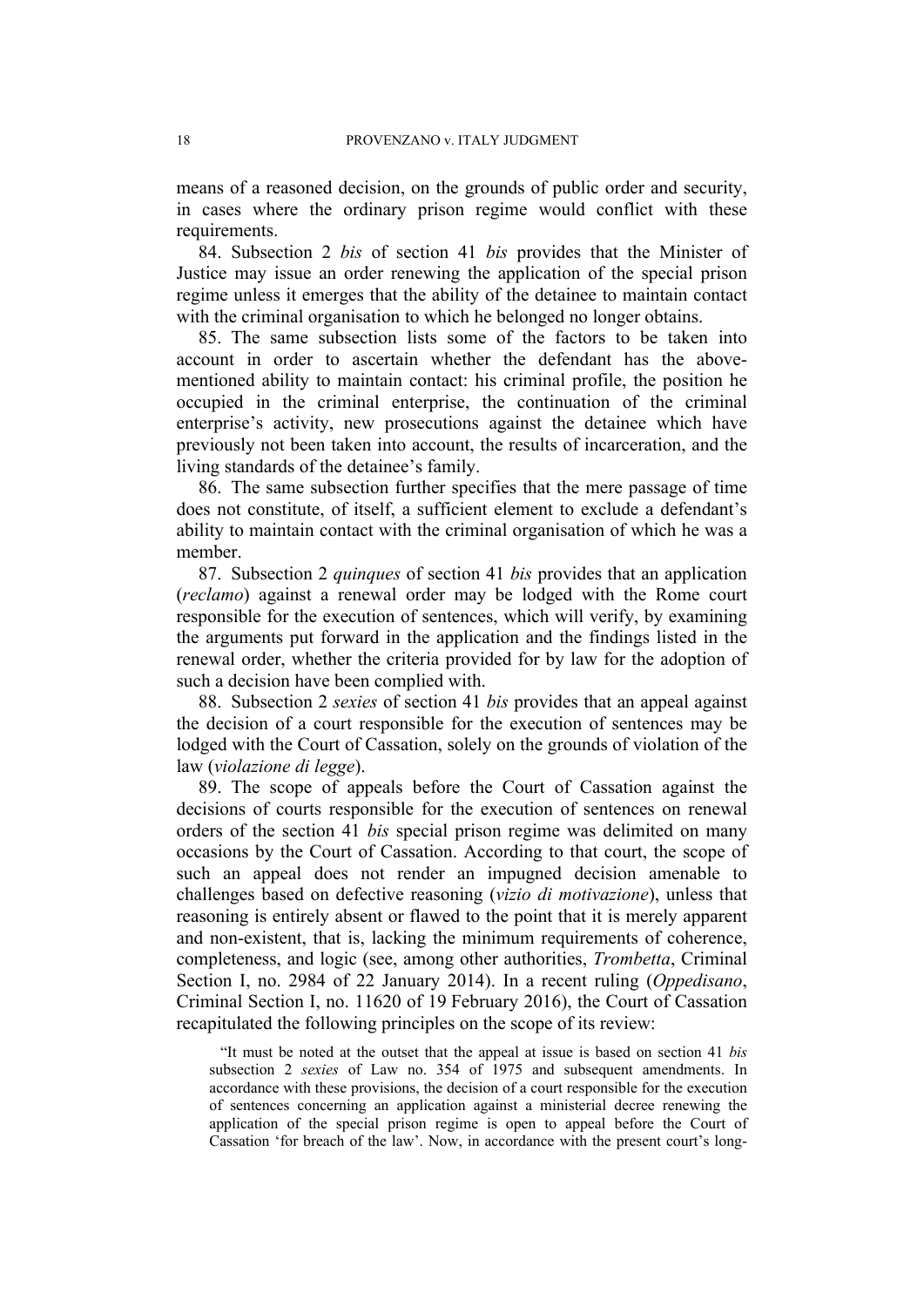standing and well-established interpretation (Cass. pen. 13.03.92, p.c. in c. Bonati), a breach of the law with respect to [a court's] reasoning is rooted in constitutional provisions (paragraphs 6 and 7 of Article 111) and exists where there is either a total absence of reasoning, or where the reasoning at issue may be deemed to be fictitious or contradictory ... the first [situation] occurs when the judicial authority employs standardised and routine expressions, while the second [situation] occurs when the judicial authority has recourse to decisive arguments that conflict with one another. What is excluded from the notion of breach of the law are all other cases where the court's reasoning may be viewed as insufficient and not entirely precise in the manner in which it addresses the applicants' arguments."

90. The same judgment reviewed the manner in which the Court of Cassation had applied the latter general principles to the specific context of appeals against the decisions of courts responsible for the execution of sentences under section 41 *bis*, subsection 2 *sexies*, of Law no. 354 of 1975:

"According to the interpretation of the present court (Cass., section I, 9.01.2004, n. 449; 14.11.2003 n. 5338; 9.11.2004, n. 48494), in the context of different prison regimes, the notion of breach of the law ... also encompasses the absence of reasoning, which in turn encompasses all those cases in which the [relevant] reasoning lacks the minimum requirements of coherence, completeness and logic, to the extent that it becomes merely apparent or entirely unsuitable for conveying, in a comprehensible manner, the logical steps followed by the judge, or when the arguments employed in the decision are so uncoordinated and lacking the necessary logical passages that they conceal the reasons on which the decision is based."

#### **C. Other domestic law**

<span id="page-20-0"></span>91. Legislative Decree No. 146 of December 2013 established a new preventive remedy allowing a detainee to complain of any violation of his or her rights before a supervisory judge (*magistrato di sorveglianza*).

# **D. Other domestic material**

92. In April 2016 the Italian Senate's Commission for the Protection and Promotion of Human Rights (*commissione straordinaria per la tutela e la promozione dei diritti umani*) published a report on the section 41 *bis* special prison regime (*Rapporto sul Regime Detentivo Speciale – Indagine Conoscitiva sul 41 bis*). Amongst a number of other recommendations, the following recommendation was made:

The Commission also recommends more accurate evidence gathering (*istruttoria*) by the offices involved in the renewal of the application of the special prison regime, in order to avoid the imposition of the regime with respect to persons who are mentally incapacitated (*incapaci di intendere e di volere*).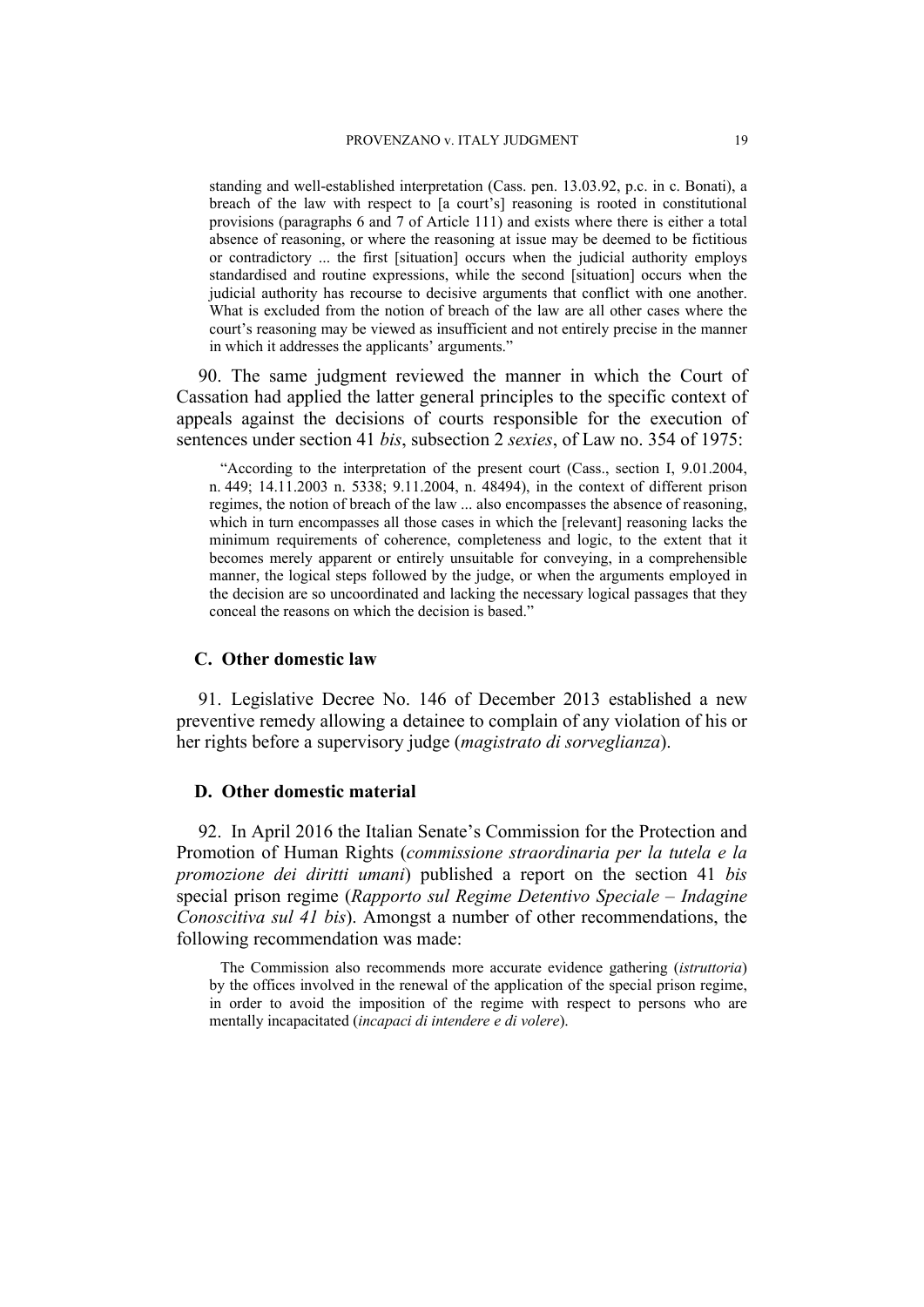# THE LAW

## I. PRELIMINARY ISSUE

93. Following the applicant's death on 13 July 2016, his son, Mr Angelo Provenzano, informed the Court of his wish to pursue the application in his father's stead (see paragraph 1 above).

94. The Government requested that the application be struck out of the list of cases in accordance with Article 37 of the Convention, challenging the right of the applicant's son to pursue the application. They contended, *inter alia*, that the applicant's son could not claim to be an indirect victim, because the alleged breach of Article 3 of the Convention had not affected him personally, and the right invoked by the applicant, which was linked to his personal and intimate sphere, was non-transferable in nature. They added that the applicant's son had limited his submissions to expressing his intention to pursue the proceedings, without explaining the grounds for his alleged legitimacy as a successor, beyond providing his birth certificate and stating his personal interest in pursuing the case.

95. At the outset, the Court reiterates the need to distinguish cases in which an applicant has died in the course of proceedings from cases where an application has been lodged with the Court by an applicant's heirs after the death of the victim (see *Ergezen v. Turkey*, no. 73359/10, § 28, 8 April 2014; *Fairfield v. the United Kingdom* (dec.), no. 24790/04, ECHR 2005-VI; and *Biç and Others v. Turkey*, no. 55955/00, § 20, 2 February 2006). The Court further highlights that, in the light of its wellestablished case-law, the issue of whether a person may be considered an indirect victim is only relevant where the direct victim dies before bringing his or her complaint before the Court (*Centre for Legal Resources on behalf of Valentin Câmpeanu v. Romania* [GC], no. 47848/08, §§ 97-100, ECHR 2014).

96. In cases such as the present one, where the applicant died after lodging an application, the Court has consistently accepted that the next of kin, close family member or heir may, in principle, pursue the application, provided that he or she has sufficient interest in the case (see *Centre for Legal Resources on behalf of Valentin Câmpeanu v. Romania* [GC], cited above, § 97; *Fartushin v. Russia*, no. 38887/09, § 33, 8 October 2015; and *Vaščenkovs v. Latvia*, no. 30795/12, § 27, 15 December 2016). The Court reiterates that it is not only material interests which the successor of a deceased applicant may pursue by his or her wish to maintain the application. Human rights cases before the Court generally also have a moral dimension, and persons near to an applicant may thus have a legitimate interest in ensuring that justice is done, even after the applicant's death (see *Malhous v. the Czech Republic* (dec.) [GC], no. 33071/96, ECHR 2000-XII). Thus, in cases where the direct victim has died after the lodging of an application, the decisive factor is not whether the rights at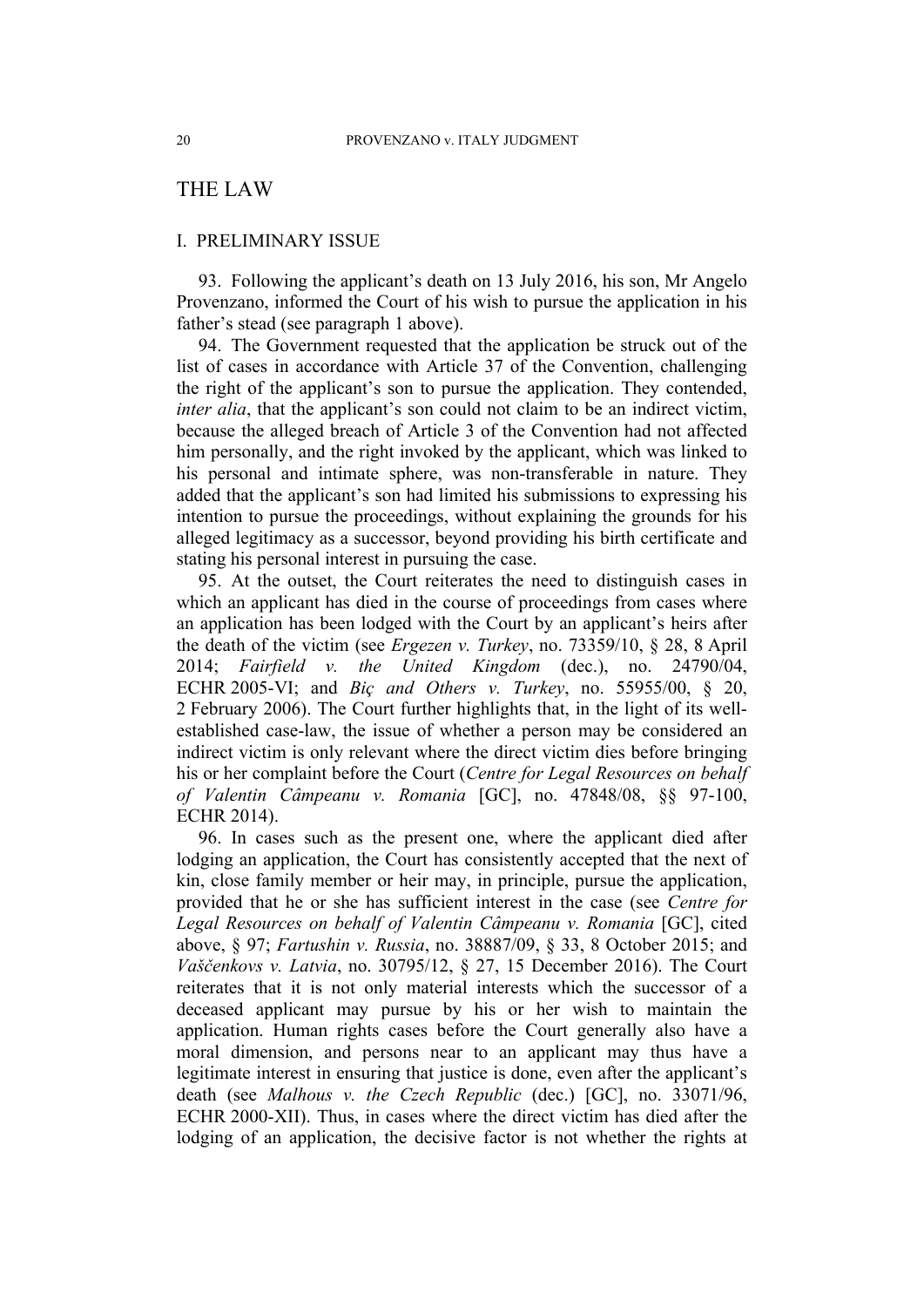issue are transferable to heirs willing to pursue an application, but whether the persons wishing to pursue the proceedings can claim a legitimate interest in seeking that the Court decide the case on the basis of the applicant's desire to use his individual and personal right to lodge a case before the Court (see *Ergezen v. Turkey*, no. 73359/10, § 29, 8 April 2014). Nor has the Court found it decisive that the person wishing to pursue the application is not the legally recognised heir under domestic law (see *Malhous v. the Czech Republic*, cited above).

97. Turning to the present case, the Court observes that the person seeking to pursue the proceedings before it is the applicant's son, and thus a close family member. The document produced by the son, namely his birth certificate, attests to the existence of the family relationship.

98. The Court further notes that the applicant's son was appointed the applicant's legal guardian in the light of the applicant's legal incapacitation following his being sentenced to life imprisonment, and was also appointed and sworn in as the applicant's limited guardian (*amministratore di sostegno*) in May 2014. Finally, the Court observes that he introduced the present application on the applicant's behalf at a time when he was acting as the applicant's legal guardian (see paragraphs 1 and 13 above).

99. In view of the above, and having regard to the circumstances of the present case, the Court is satisfied that Mr Angelo Provenzano has a legitimate interest in pursuing the application. At his request, it will therefore continue to deal with the case. For practical reasons, Mr Bernardo Provenzano will continue to be called "the applicant", although Mr Angelo Provenzano is now to be regarded as such.

100. The Court therefore dismisses the Government's request to strike the application out of its list of cases.

# II. ALLEGED VIOLATION OF ARTICLE 3 OF THE CONVENTION

101. The applicant complained that his detention was incompatible with his age and health conditions. He further complained that the domestic authorities had not taken all necessary measures to safeguard his health and well-being in detention, and that the continued imposition of the section 41 bis special prison regime entailed a violation of Article 3, which reads as follows:

"No one shall be subjected to torture or to inhuman or degrading treatment or punishment.

#### **A. Admissibility**

102. The Government made a preliminary objection of non-exhaustion of domestic remedies and asked the Court to reject the application as inadmissible under Article 35 §§ 1 and 4 of the Convention. In the light of the circumstances of the present case, the Court considers that it would be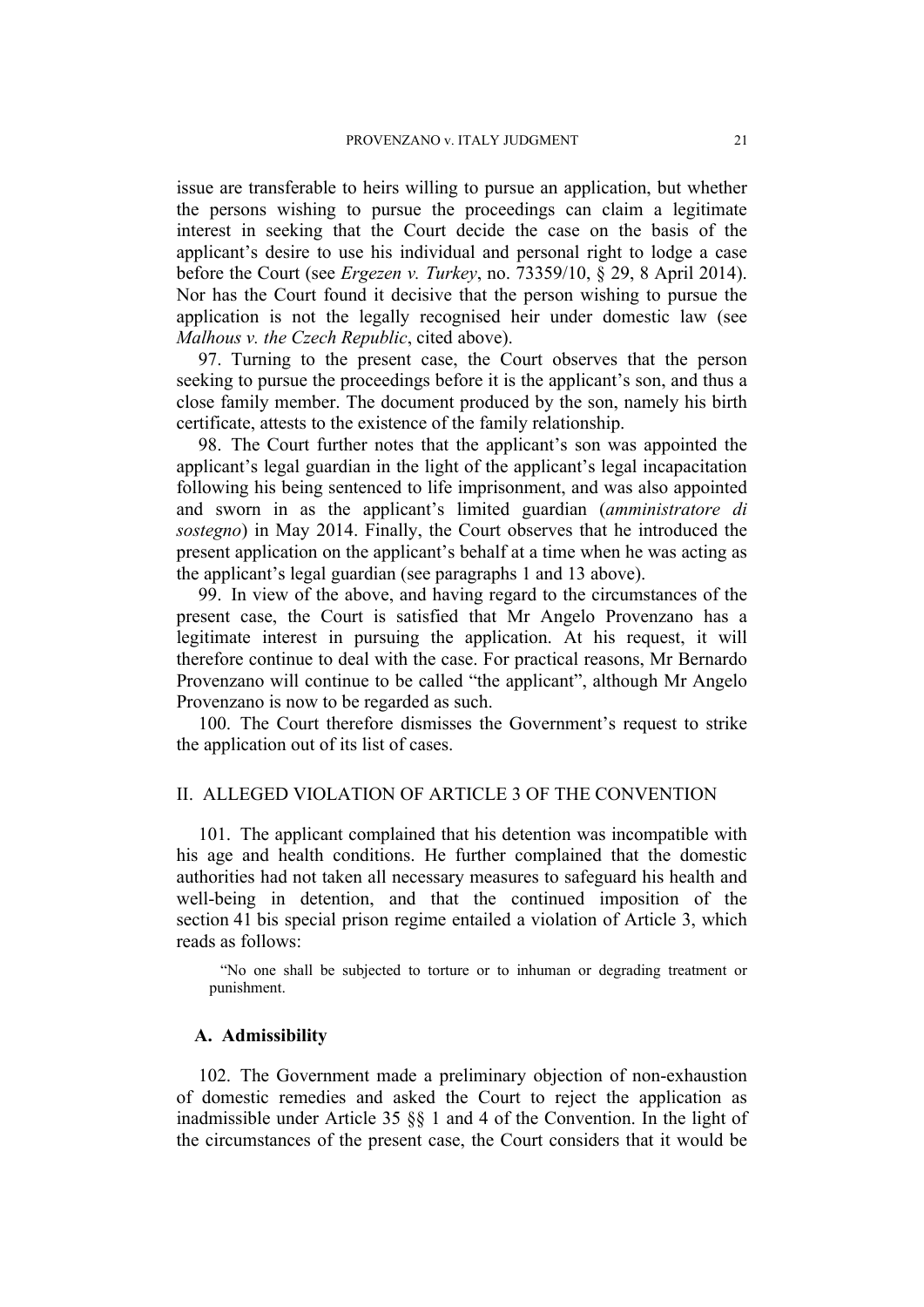appropriate to examine the two limbs of the applicant's complaint under Article 3 separately.

# *1. Complaint concerning the incompatibility of the applicant's detention with his health*

103. The Government observed in this respect that the applicant had had several remedies at his disposal, the first one being the possibility to seek the deferral of his prison sentence for health reasons before the courts responsible for the execution of sentences. While they accepted that the applicant had made use of the latter avenue of redress on four occasions and obtained unfavourable decisions by the courts responsible for the execution of sentences, they pointed out that on only two occasions had the applicant appealed against such decisions before the Court of Cassation, which in any event had dismissed his appeals. The Government also argued that the applicant had had a further avenue of redress which he had not made use of, namely the remedy introduced by Legislative Decree No. 146 of 2013, allowing an inmate to complain of any violation of his or her rights to a supervisory judge (see paragraph [91](#page-20-0) above).

104. The applicant contended that he had only failed to appeal against one decision issued by the Bologna Court because he had been transferred to Milan in the meantime. He further stated that while he had been detained in Milan, he had pursued proceedings before the Court of Cassation. He argued that all the proceedings had ended unfavourably for him.

105. The Court reiterates that where more than one potentially effective remedy is available, the applicant is only required to use one remedy of his or her choice (see, among many other authorities, *Micallef v. Malta* [GC], no. 17056/06, § 58, ECHR 2009; *Nada v. Switzerland* [GC], no. 10593/08, § 142, ECHR 2012; *Göthlin v. Sweden*, no. 8307/11, § 45, 16 October 2014; and *O'Keeffe v. Ireland* [GC], no. 35810/09, §§ 109-111, ECHR 2014 (extracts)).

106. In the present case, given that the applicant lodged several applications raising his complaints related to his health and detention before the courts responsible for the execution of sentences, the Court considers that he was not required to avail himself of an additional legal avenue in order to fulfil the requirements under Article 35 § 1 of the Convention. Moreover, the Court observes that the applicant appealed against the decision of the Bologna Court of 27 August 2013 and the decision of the Milan Court of 3 October 2014 before the Court of Cassation. The Court is prepared to accept that this suffices for it to find that the applicant exhausted domestic remedies under Article 35 § 1 of the Convention for the purposes of this part of the application.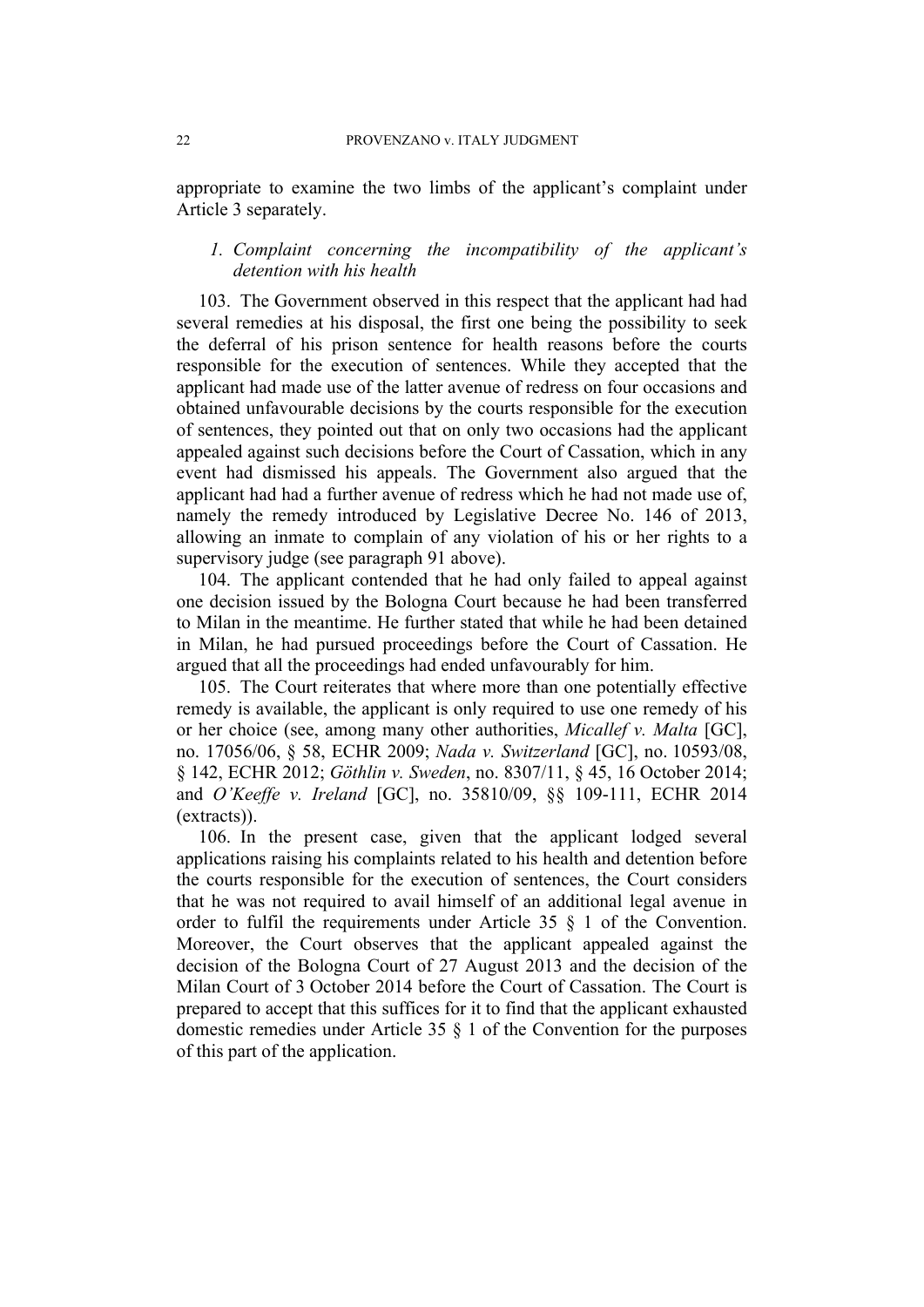# *2. Complaint concerning the continued imposition of the section 41* bis *special prison regime*

107. The Government submitted that, under section 41 *bis* of the Prison Administration Act, it was possible to lodge an appeal on points of law with the Court of Cassation against the decisions of a court responsible for the execution of sentences, on the grounds of "violation of the law". Given the existence of such a remedy, with respect to the renewal of the special prison regime in 2014, the applicant ought to have lodged an appeal against the Rome Court's decision of 5 December 2014, but had failed to do so.

108. The applicant contested the Government's argument in a generic manner.

109. The Court reiterates its well-established case-law to the effect that Article 35 § 1 of the Convention provides for a distribution of the burden of proof, and that it is incumbent on the Government claiming that domestic remedies have not been exhausted to satisfy the Court that the remedy which they claim the applicant has not used was an effective one available in theory and in practice at the relevant time, that is to say, that it was accessible, was capable of providing redress in respect of the applicant's complaints and offered reasonable prospects of success (see, among other authorities, *Sejdovic v. Italy* [GC], no. 56581/00, § 46, ECHR 2006-II; *Scoppola v. Italy (no. 2)* [GC], no. 10249/03, § 71, 17 September 2009; *Vallianatos and Others v. Greece* [GC], nos. 29381/09 and 32684/09, § 57, ECHR 2013 (extracts); and *Davydov and Others v. Russia*, no. 75947/11, § 233, CEDH 2017 (extracts)).

110. The Court reiterates at the outset that the domestic decision under scrutiny – the decision of the court responsible for the execution of sentences ruling on an application against the ministerial decree renewing the application of the section 41 *bis* special prison regime – in addition to not being open to challenge on questions of fact, could not be challenged on the basis of the full range of grounds available for a review on points of law by the Court of Cassation, but only on the grounds of violation of the law (see paragraph [88](#page-19-1) above). In turn, violation of the law has been narrowly interpreted by the Court of Cassation, which raised the threshold and restricted those grounds to cases where the reasoning of the court responsible for the execution of sentences in relation to the matter complained of was missing altogether, or frustrated by such serious flaws that the grounds on which the decision was based were virtually indiscernible (see paragraph [89](#page-19-2) above).

111. The Court observes that the essence of the applicant's complaint hinges on the argument that, in the light of his severe and medically documented cognitive decline, the original reasons for imposing the special prison regime no longer obtained and therefore lacked justification. Domestically, he brought that complaint before the Rome Court, which addressed and dismissed his arguments in a decision which he does not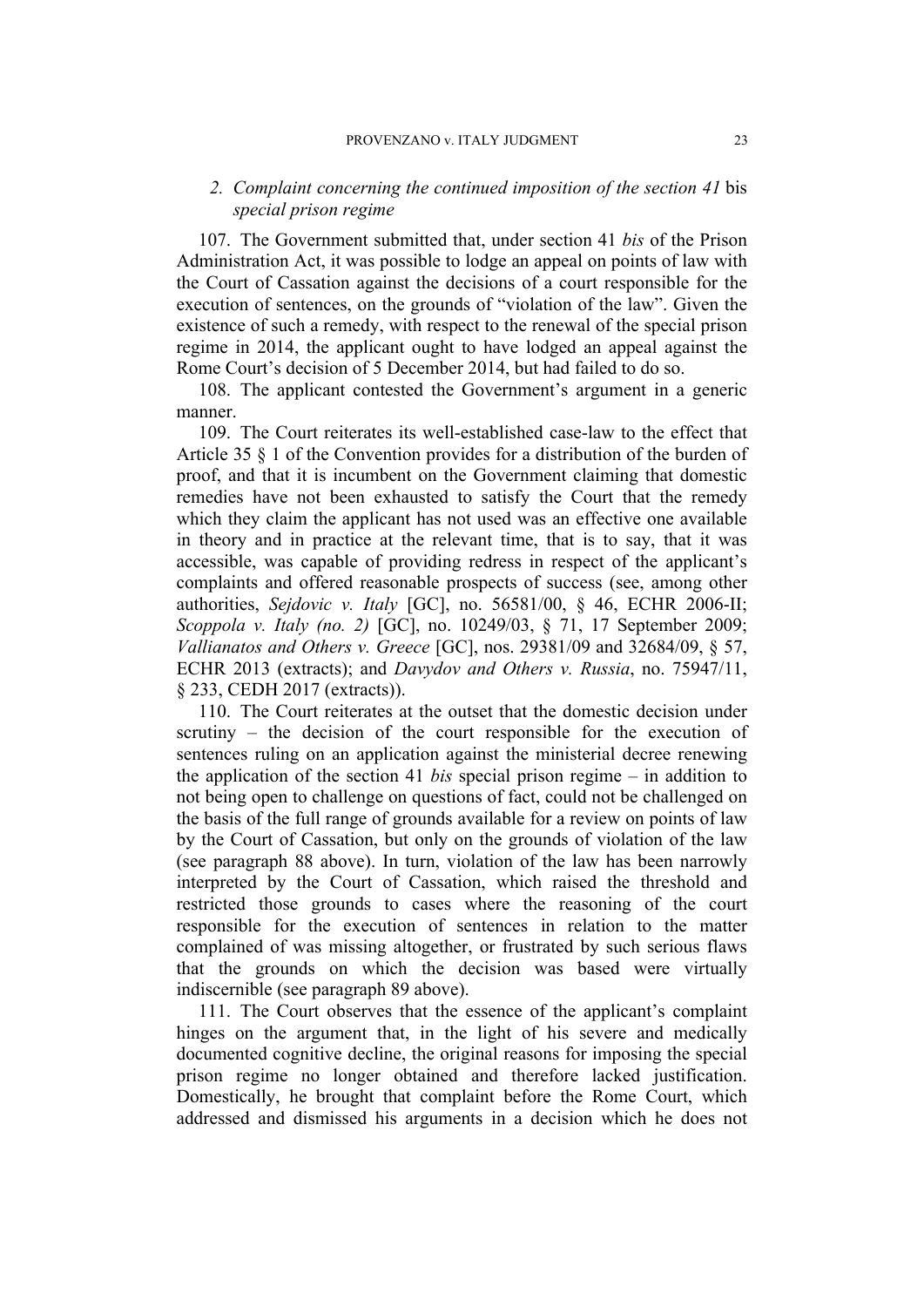contest as being riddled by the kind of flaws required to meet the threshold for a review by the Court of Cassation.

112. The Court further notes that, in articulating their non-exhaustion argument, the Government have not provided any supporting documentation indicating that the applicant's complaint could have fallen within the scope of the permitted grounds for a review by the Court of Cassation.

113. Accordingly, in the light of the specificity of the remedy at issue, which entails limitations on access, coupled with the nature of the applicant's complaint, the Court concludes that, in the particular circumstances of the present case, the Government have failed to discharge the burden of proof incumbent on them in claiming non-exhaustion.

114. With reference to the renewal of the special prison regime in March 2016 and the period which ensued, the Government did not raise a specific non-exhaustion objection. They did, however, call the Court's attention to the fact that proceedings lodged by the applicant before the Rome Court against the Minister's 2016 renewal order had been discontinued due to the applicant's death (see paragraph [80](#page-18-3) above).

## *3. Conclusions*

115. It follows from the foregoing considerations that the Government's non-exhaustion objections must be dismissed.

116. The Court notes that the application is not manifestly ill-founded within the meaning of Article 35 § 3 (a) of the Convention. It further notes that it is not inadmissible on any other grounds. It must therefore be declared admissible.

# **B. Merits**

*1. Complaint concerning the incompatibility of the applicant's detention with his health, allegations of inadequate medical care, and other aspects of conditions of detention*

### **(a) The parties' submissions**

117. The applicant submitted that his detention was incompatible with his old age and health conditions, and that the domestic authorities had not taken all necessary measures to safeguard his health and well-being in detention.

118. With reference to his detention in Parma, the applicant complained that his health and well-being had not been adequately monitored and protected, and that he had not received sufficient medical attention. He argued that his condition had not been adequately monitored and assessed, particularly following his falls in December 2012, and that he had been left without medical assistance, which had in turn led to his hospitalisation and surgery being delayed. He further contended that his bed had not been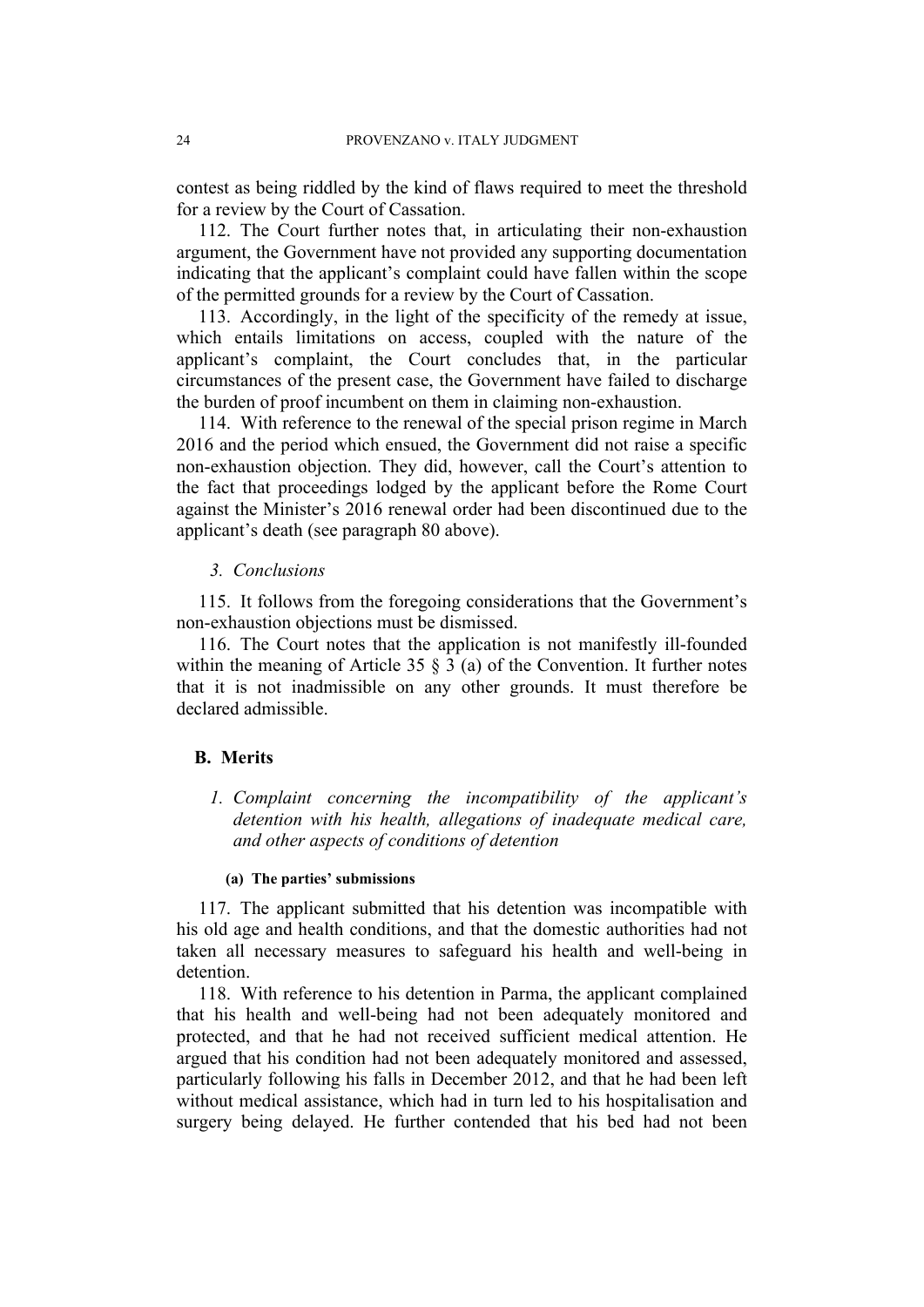equipped with safety rails and that he ought to have been placed in a cell with a cellmate, in order to ensure the timely detection of any problem that might have arisen with respect to his health. The applicant further asserted that, despite his inability to care for himself and his incontinence problems, he had not been adequately washed and changed.

119. With regard to his detention in Milan, the applicant complained in a general manner about the fact that he was still subject to detention measures, albeit in a civilian hospital, and that, despite his health problems, he had not been granted a more lenient custodial measure.

120. The Government submitted firstly that the domestic courts had assessed the applicant's state of health on numerous occasions and had found that it was not incompatible with detention. They provided an overview of the domestic decisions dismissing the applicant's complaints, and cited numerous findings by the domestic courts (see paragraphs [49](#page-10-0) - [54](#page-12-0) above).

121. As regards the medical care provided, the Government pointed out that during his period of detention in Parma, owing to his state of health, the applicant had been placed in a facility which had a health-care department capable of providing care appropriate to his condition. He had also been admitted to hospital outside prison when necessary. In support of their submissions, the Government listed and summarised the applicant's external hospitalisations between October 2012 and June 2013. In the Government's view, the numerous health reports on file and those submitted with their observations indicated that the applicant had had specialist consultations, diagnostic tests and check-ups during his stay at the correctional facility in Parma.

122. Referring to the events of December 2012, the Government contended that, while the applicant had fallen a number of times between 3 and 17 December 2012, he had immediately had medical examinations and, when necessary, had been hospitalised. The Government further highlighted that in view of the applicant's discharge from Parma General Hospital, on 25-26 February 2013 he had been examined by two doctors in order for his health and care needs upon his return to prison to be established. The same doctors had inspected the area of the correctional hospital wing in which the applicant was to be detained on his return, so as to establish what adjustments would be required to accommodate his needs (see paragraph [28](#page-6-1) above). In particular, the Government highlighted that a bed with safety rails and an electrical mattress to prevent bedsores, a clinic for physiotherapy sessions, and a space for exercising with a walking frame had been made available. Following his return, the applicant's health conditions had been constantly monitored.

123. As regards the hygiene conditions of the applicant's detention in Parma, the Government referred to a report issued on 11 October 2013 by the director of the Parma Correctional Facility, a report issued on 3 January 2013 by the manager of the Parma Correctional Facility's health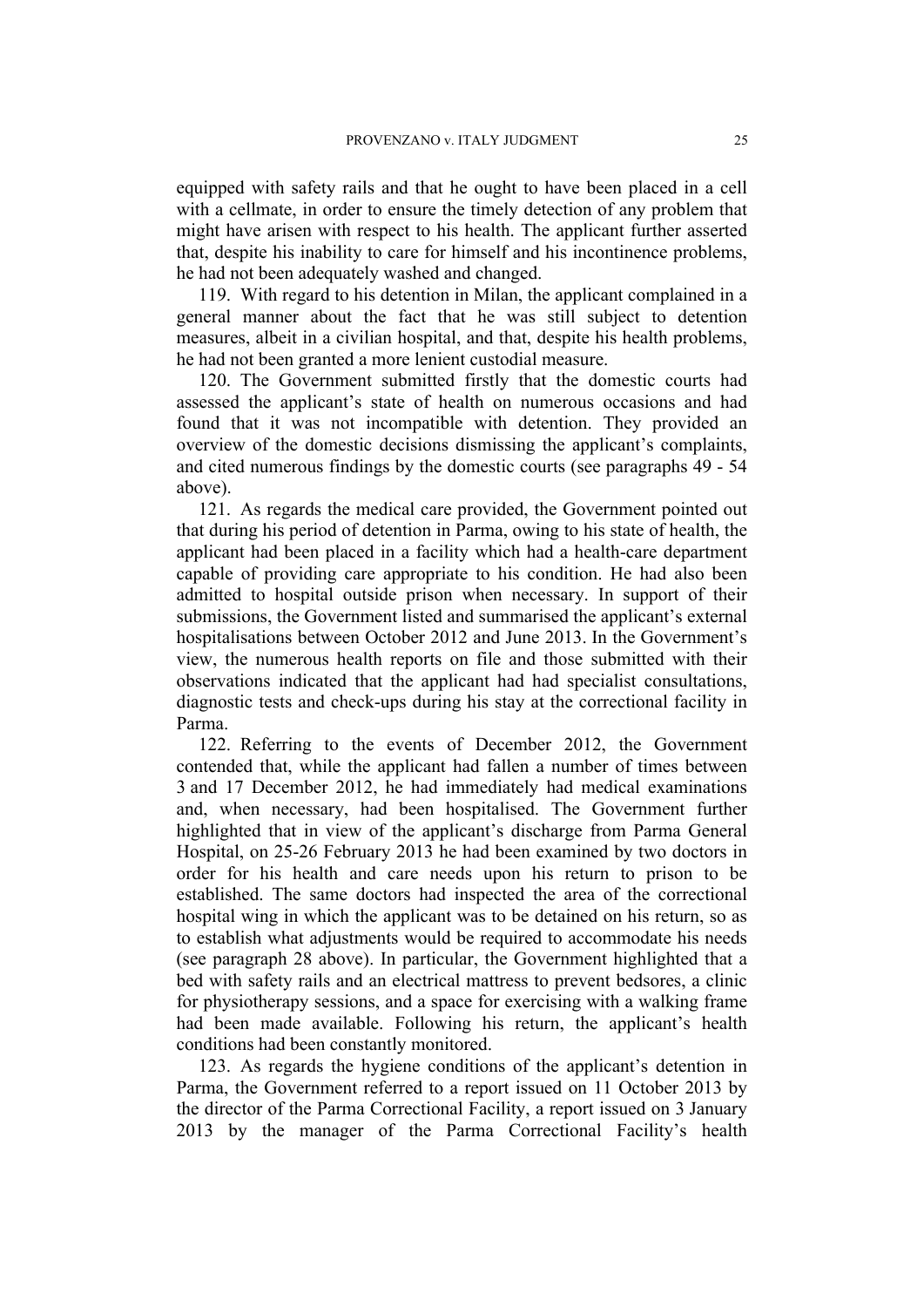programme, and the personalised care plan developed on 1 March 2013 by the correctional facility's medical unit. According to those documents, which the Government enclosed with their observations, the applicant had been assisted in the performance of daily tasks which he was no longer able to perform; his personal hygiene had been ensured; and as of 7 March 2013 arrangements had been made for his room to be cleaned through a supervised programme for housekeeping work by detainees.

124. Upon his transfer to the Milan Opera Correctional Facility, the applicant had been immediately examined by the head of the health unit, who had recommended that he be hospitalised in order for diagnostic tests to be performed and a therapeutic strategy to be defined. On 9 April 2014 he had been transferred to San Paolo Hospital in Milan. His hospitalisation had been subsequently extended. The Government enclosed a number of medical reports issued between April 2015 and March 2016 attesting to the evolution of the applicant's clinical situation and the medical care provided to him. They pointed out that his health had worsened on 9 July 2016 and on 12 July 2016 his family had been allowed access to the hospital room to visit him.

125. The Government concluded by stating that the applicant had received proper and adequate medical care and treatment, regular checkups, and the prevention of the worsening of his conditions had been ensured, thus protecting his physical integrity.

#### **(b) The Court's assessment**

126. The Court reiterates that Article 3 of the Convention enshrines one of the most fundamental values of democratic society. It prohibits in absolute terms torture or inhuman or degrading treatment or punishment, irrespective of the circumstances and the victim's behaviour (see, for example, *Labita v. Italy* [GC], no. 26772/95, § 119, ECHR 2000-IV). Ill-treatment must, however, attain a minimum level of severity if it is to fall within the scope of Article 3. The assessment of this minimum is relative: it depends on all the circumstances of the case, such as the duration of the treatment, its physical and mental effects and, in some cases, the sex, age and state of health of the victim (see, among other authorities, *Kudła v. Poland* [GC], no. 30210/96, § 91, ECHR 2000-XI; *Peers v. Greece*, no. 28524/95, § 67, ECHR 2001-III; *Enea v. Italy* [GC], no. 74912/01, § 55, ECHR 2009; and *Bouyid v. Belgium* [GC], no. 23380/09, § 86, ECHR 2015).

127. The State must ensure that a person is detained in conditions which are compatible with respect for human dignity, that the manner and method of the execution of the measure of deprivation of liberty do not subject him to distress or hardship of an intensity exceeding the unavoidable level of suffering inherent in detention (see *Kudła*, cited above, § 94, and *Svinarenko and Slyadnev v. Russia* [GC], nos. 32541/08 and 43441/08, § 116, ECHR 2014 (extracts)), and that, given the practical demands of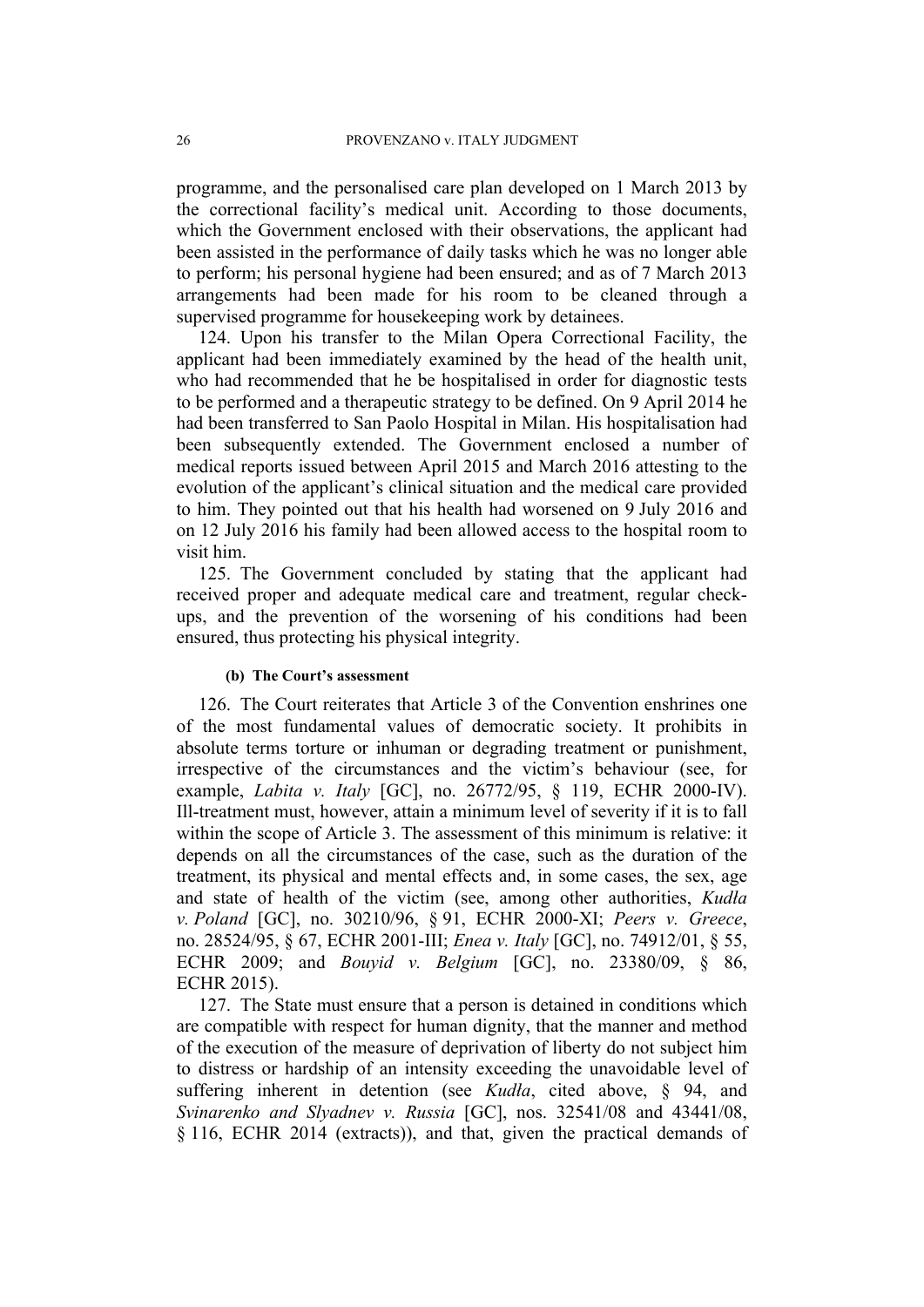imprisonment, his health and well-being are adequately secured (see *Kudła*, cited above, § 94, and *Idalov v. Russia* [GC], no. 5826/03, § 93, 22 May 2012). In most cases concerning the detention of ill persons, the Court has examined whether or not the applicant received adequate medical assistance in prison (*Mozer v. the Republic of Moldova and Russia* [GC], no. 11138/10, § 178, ECHR 2016).

128. In this connection, the "adequacy" of medical assistance remains the most difficult element to determine. The Court reiterates that the mere fact that a detainee is seen by a doctor and prescribed a certain form of treatment cannot automatically lead to the conclusion that the medical assistance was adequate (see *Hummatov v. Azerbaijan*, nos. 9852/03 and 13413/04, § 116, 29 November 2007). The authorities must also ensure that a comprehensive record is kept concerning the detainee's state of health and his or her treatment while in detention (see *Khudobin v. Russia*, no. 59696, § 83, ECHR 2006-XII), that diagnosis and care are prompt and accurate (see *Melnik v. Ukraine*, no. 72286/01, §§ 104-06, 28 March 2006, and *Hummatov*, cited above, § 115), and that where necessitated by the nature of a medical condition, supervision is regular and systematic and involves a comprehensive therapeutic strategy aimed at adequately treating the detainee's health problems or preventing their aggravation, rather than addressing them on a symptomatic basis (see *Blokhin v. Russia* [GC] no. 47152/06, § 137, ECHR 2016).

129. On the whole, the Court reserves a degree of flexibility in defining the required standard of health care, deciding it on a case-by-case basis (see *Aleksanyan v. Russia*, no. 46468/06, § 140, 22 December 2008).

130. Lastly, as far as the standard of proof is concerned, the Court reiterates that allegations of ill-treatment must be supported by appropriate evidence. To assess this evidence, the Court adopts the standard of proof "beyond reasonable doubt", but adds that such proof may follow from the coexistence of sufficiently strong, clear and concordant inferences or of similar unrebutted presumptions of fact (see *Enea*, cited above, § 55).

131. Turning to the circumstances of the present case, the Court observes that the applicant suffered from a number of chronic medical conditions, including Parkinson's disease, vascular encephalopathy, hepatopathy linked to HCV, and arterial hypertension, as well as a serious, progressive decline in cognitive functioning (see paragraph [15](#page-4-0) above). The medical documentation on file also indicates that, in addition to being affected by chronic conditions, the applicant's health deteriorated over time. He was described in December 2013 as having become permanently bedridden due to a serious impairment of his motor skills, and from September 2013 at least he had to receive artificial nutrition via a feeding tube owing to his inability to feed himself (see paragraph [35](#page-7-0) above).

132. Having established the applicant's health conditions, and given that there is no dispute as to the seriousness and progression of those conditions over time, the Court finds it necessary to assess the adequacy of the medical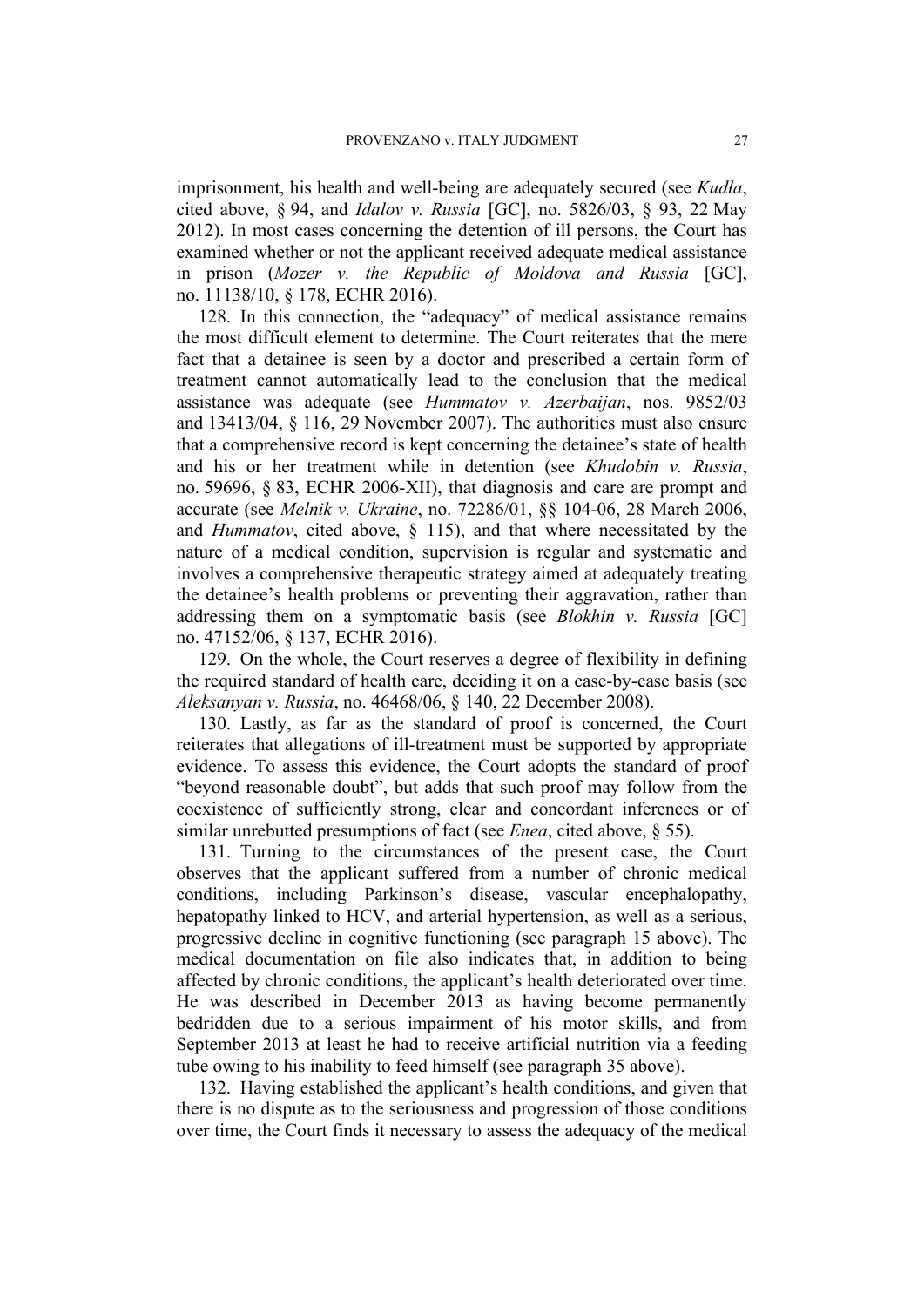care afforded to him in order to determine whether the requirements of Article 3 of the Convention have been respected.

133. As to the period of the applicant's detention in Parma from April 2011 to April 2013, the Court notes at the outset that the applicant was detained in a facility equipped with a correctional clinical centre (*centro clinico penitenziario*), as highlighted by the Government. The prison medical register and other medical reports on file show that during this period the applicant's health was regularly monitored by medical and nursing personnel (see paragraph [16](#page-4-1) above). Moreover, evidence of the existence of a therapeutic strategy can be found in the entries in the prison medical register (see paragraph [20](#page-5-0) above).

134. During the same time frame, the applicant had a large number of specialist consultations with respect to his chronic illnesses and other health issues arising during the course of his detention (see paragraph [17](#page-4-2) above). The medical documentation on file further indicates that he underwent a wide array of tests on a regular basis – tests ranging from routine blood tests to specialist tests (see paragraph [18](#page-5-1) above). When necessary, he was transferred to a civilian hospital in order to undergo tests that could not be performed in-house or to receive the required treatment (see paragraphs [21,](#page-5-2) [22,](#page-5-3) and [25](#page-6-0) above), and was transferred back to the correctional facility when the hospital physicians certified that he could be discharged.

135. With specific reference to the aftermath of the applicant's falls in December 2012, based on a reading of the prison medical register, the Court cannot conclude that his condition was not monitored or that he was left without medical assistance. In this respect, the Court points out that, according to the entries on the medical register, following his fall on 12 December, the applicant was visited and examined by the duty doctor (see paragraph [23](#page-5-4) above). On 15 December the duty doctor examined the applicant twice following his fall and ordered the monitoring of his condition by nursing staff, and the applicant was transferred to the emergency room of a civilian hospital when he was found to be unresponsive (see paragraph [24](#page-6-3) and [25](#page-6-0) above). The Court further notes that the applicant has not contested the Government's assertions and submitted documentation to the effect that he received medical attention following these incidents. Moreover, aside from reporting the existence of a criminal complaint lodged with respect to the above-mentioned incidents, the applicant did not provide any information as regards the outcome of the complaint before the domestic authorities (see paragraph [26](#page-6-4) above). In the light of the foregoing considerations, and on the basis of the information submitted, the Court finds that there is insufficient evidence for it to draw conclusions as to whether or not the prison medical personnel were medically negligent and whether this, in turn, led to the applicant's hospitalisation and surgery being delayed.

136. The Court acknowledges the applicant's further argument that certain precautions to avoid his falling again were not taken. While the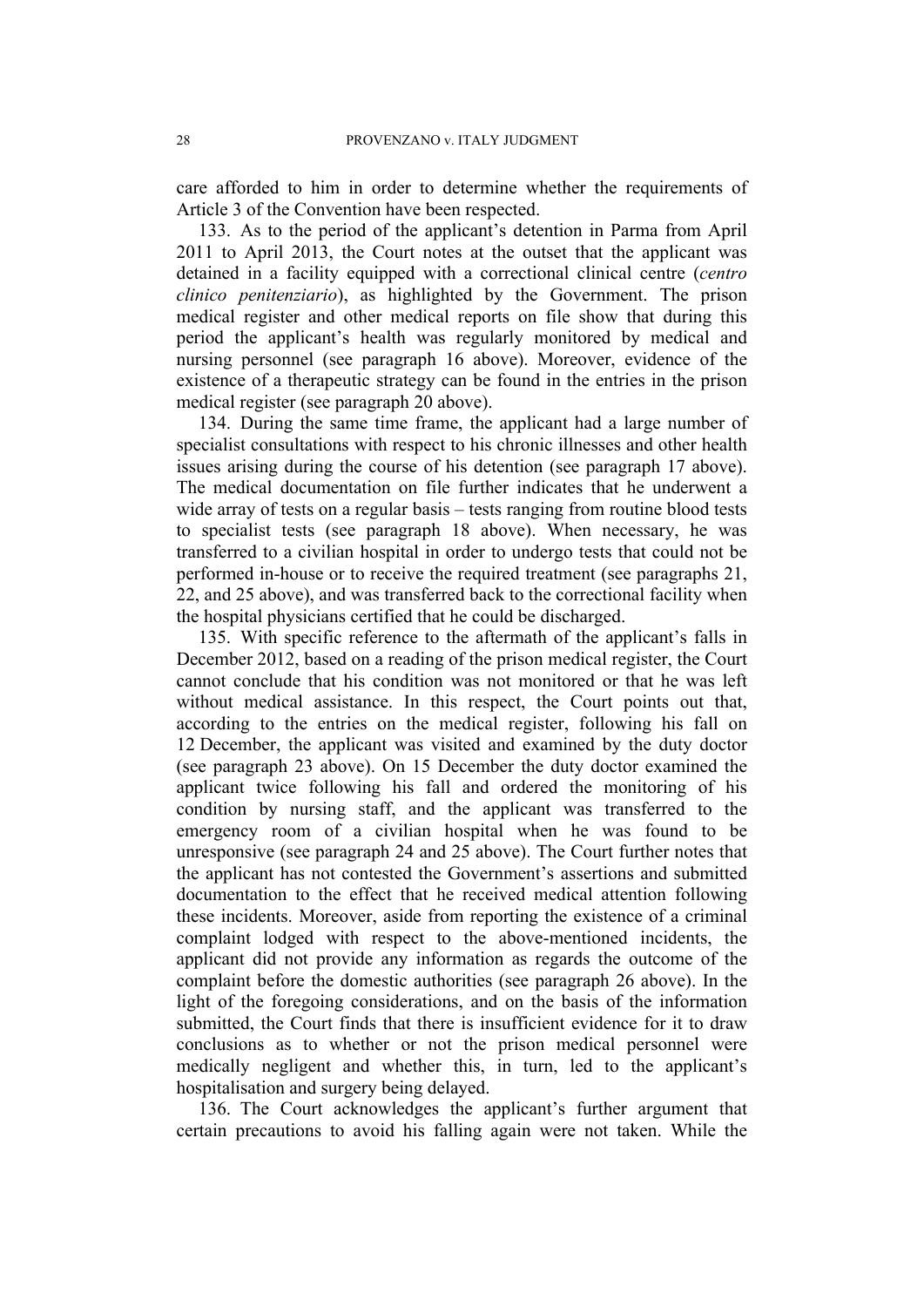Court is not persuaded by the contention that the authorities were under an obligation to place him with a cellmate in order to ensure his supervision, the Court does express concern about the fact that, prior to his having another fall, the applicant's bed was not equipped with safety rails, despite the doctor's recommendation of 12 December 2012 (see paragraph [23](#page-5-4) above). However, while the Court acknowledges this shortcoming, it does not consider that it suffices to raise, by itself, an issue under Article 3. As highlighted by the Government, who provided documentation to this effect, prior to the applicant's return to the correctional facility in March 2013, certain measures, including the provision of a bed equipped with safety rails, were put in place, in addition to other structural measures designed to accommodate the applicant's needs upon his return (see paragraph [29](#page-6-5) above).

137. To the extent that the applicant appears to be complaining about his detention in Milan, the Court reiterates that, following several months of hospitalisation in a civilian hospital in Parma, on 5 April 2014 the applicant was transferred to the medical centre in the Milan Opera Correctional Facility, and on 9 April 2014 he was admitted to San Paolo Hospital, where he remained until the time of his death in July 2016. Therefore, the Court highlights that as of 9 April 2014 the applicant was detained in a long-term care unit of a civilian hospital, albeit in a correctional wing. Based on the material submitted in relation to this period, the Court has no reason to doubt that the applicant received adequate medical care in a hospital which the domestic courts described as a centre providing excellent medical care (see paragraph [43](#page-9-0) and [55](#page-12-1) above), where his health was regularly monitored and treatment for his multiple medical issues was constantly administered (see paragraph [40](#page-8-1) above).

138. The Court further observes that the applicant had the opportunity to apply to the domestic courts for an assessment of the compatibility of his detention with his health. The two decisions submitted in relation to his period of detention in Parma indicate that the domestic courts assessed the medical evidence before them and concluded that the applicant's medical conditions were being adequately monitored and treated in the correctional facility, with external hospitalisation being sought when required (see paragraphs [49](#page-10-0)[-51](#page-11-0) above). In the domestic decisions concerning the applicant's detention in San Paolo Hospital in Milan, the domestic courts relied on medical documentation and a report prepared by two courtappointed independent experts in concluding that the applicant was receiving appropriate and effective medical treatment in a civilian hospital setting (see paragraphs [52-](#page-12-2)[54](#page-12-0) above).

139. As to the applicant's allegation that his hygiene needs were not properly catered for, the Court notes at the outset that the applicant has not elaborated on his claim by providing details such as the period of time during which the alleged treatment took place. The complaint lodged at domestic level in this respect (see paragraph [33](#page-7-1) above) concerns one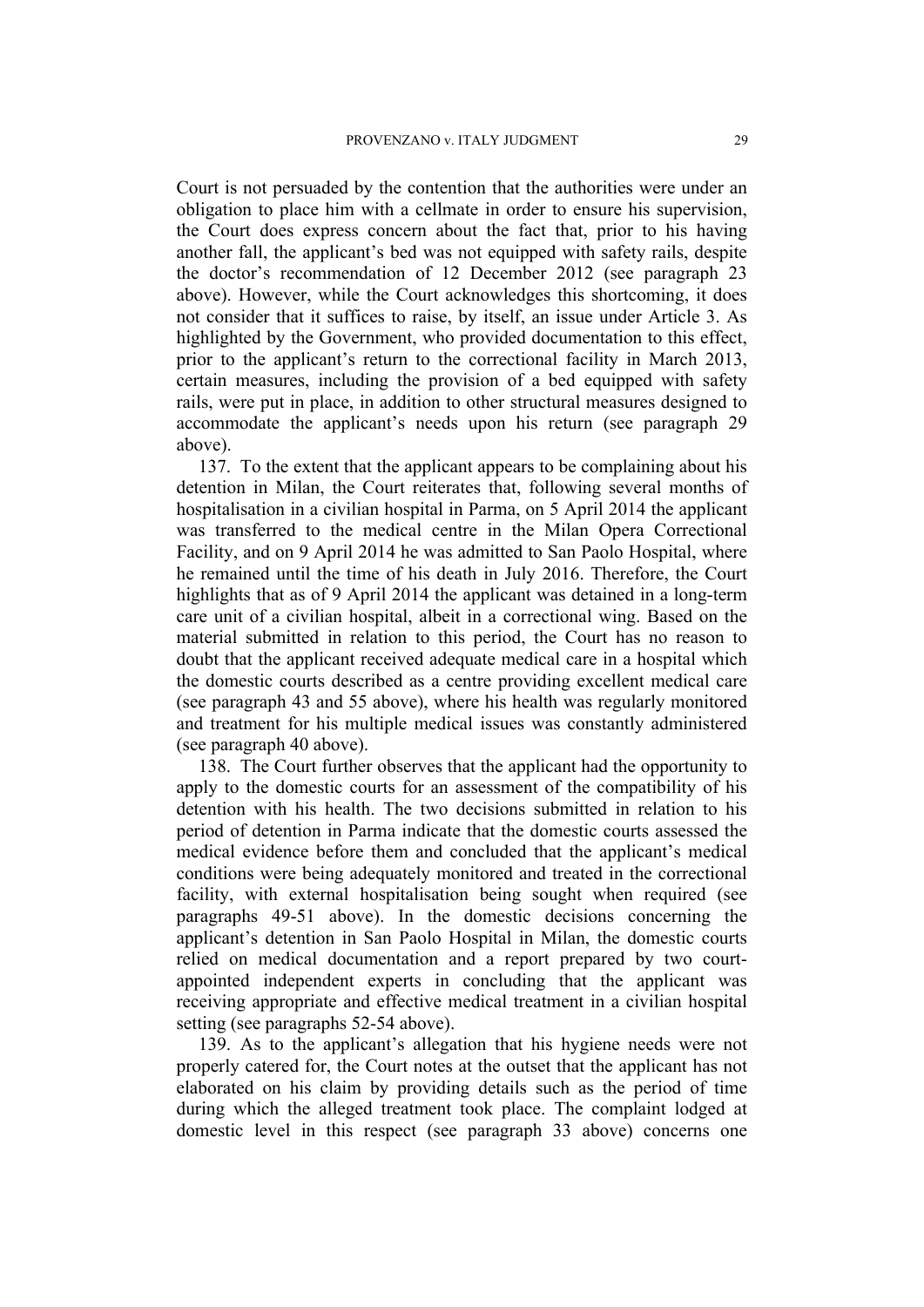occasion, on 22 June 2013, when the applicant's son collected a bag of the applicant's underwear from the correctional facility and complained about their being soiled, but no information was provided by the applicant as to the outcome of such proceedings. Moreover, the Government provided documentation to the effect that there had been provision for the management of the applicant's incontinence and daily personal hygiene needs, and that those needs had been taken care of as of 5 March 2013 (see paragraphs [30](#page-6-2) and [34](#page-7-2) above). This has not been contested by the applicant. In the light of the foregoing considerations, the Court considers that it has insufficient elements at its disposal to enable it to draw conclusions as to whether or not the applicant's hygiene and personal care needs were met.

140. Having regard to the preceding paragraphs, and assessing the relevant facts as a whole, the Court does not find it established that the applicant's detention *per se* could be considered incompatible with his – albeit serious – health conditions and advanced age, or that, given the practical demands of imprisonment, his health and well-being were not adequately protected.

141. There has, accordingly, been no violation of Article 3 in so far as this part of the complaint is concerned.

# *2. Complaint concerning the continued application of the section 41* bis *special regime*

### **(a) The parties' submissions**

142. The applicant contended that his continued detention under the special prison regime provided for by section 41 *bis* of the Prison Administration Act was in breach of Article 3. He argued that, in the light of his state of health, particularly the severe deterioration in his cognitive functioning, the original reasons for imposing the special prison regime no longer obtained.

<span id="page-31-0"></span>143. The Government disputed that there had been a violation of Article 3 on account of the continued imposition of the section 41 *bis* special prison regime. After highlighting the applicant's prominent role in the Mafia and his dangerousness, they reiterated that the special prison regime laid down in section 41 *bis*, as highlighted in their observations, constituted a preventive measure – thus serving no punitive purpose – whose primary aim was to prevent detainees from maintaining contact with members of their criminal organisation, within or outside prison.

144. The Government referred to the Court's case-law in which the Court had assessed different aspects of the special regime and had found them compatible with the Convention. They quoted, in particular, *Gallico v. Italy*, no. 53723/00, 28 June 2005; *Argenti v. Italy*, no. 56317/00, 10 November 2005; *Campisi v. Italy*, no. 24358/02, 11 July 2006; *Enea v. Italy* [GC], no. 74912/01, ECHR 2009; *Madonia v. Italy*, no. 55927/00, 6 July 2004; and *Genovese v. Italy* (dec.), no. 24407/03, 10 November 2009.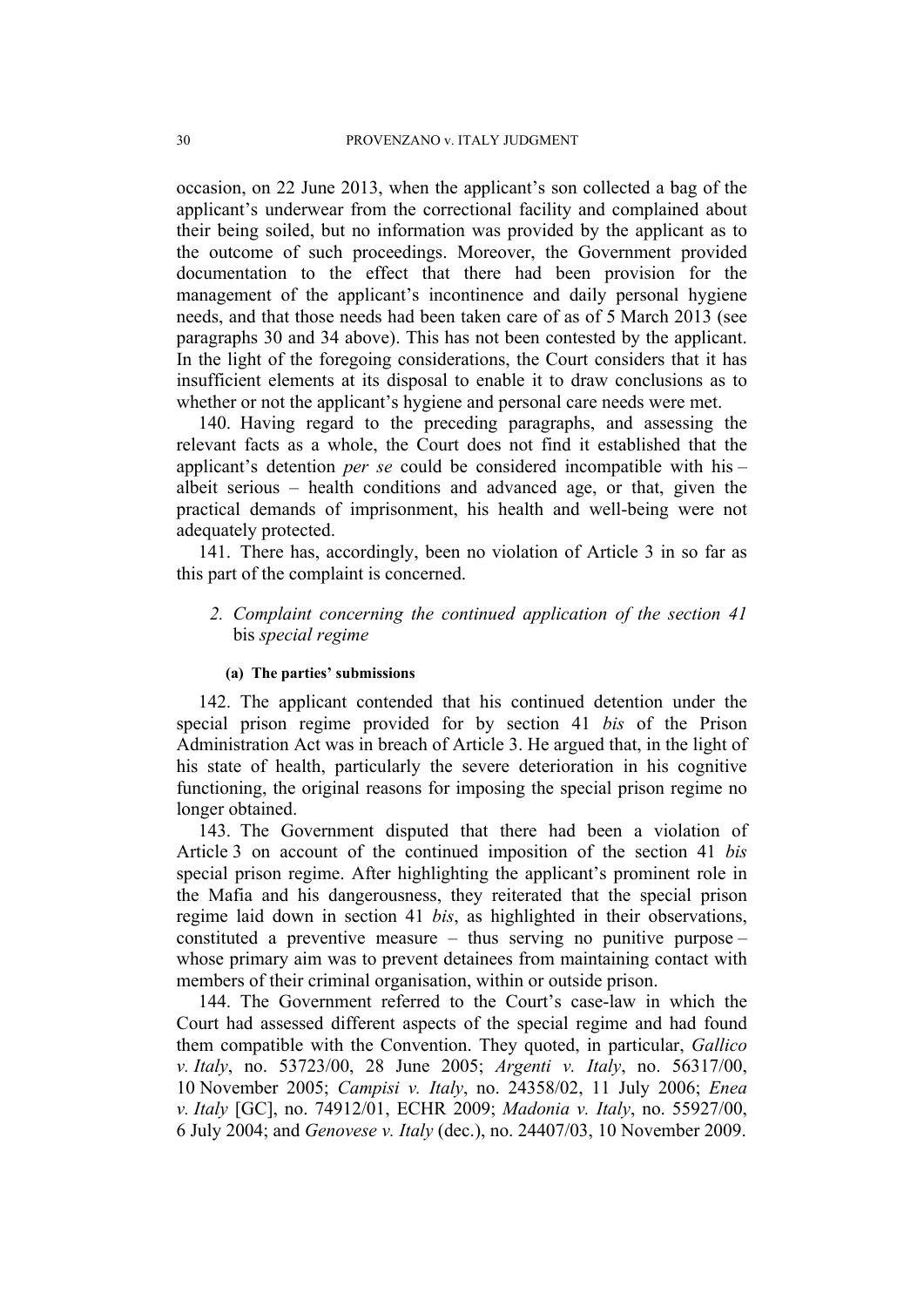<span id="page-32-0"></span>145. The Government added that, in any event, owing to the applicant's serious health conditions, he had spent most of his detention in civilian hospitals, where some restrictions could not be implemented.

<span id="page-32-1"></span>146. As to the justification for the continued imposition of the special prison regime, the Government pointed out that that it was based on the applicant's continuing social dangerousness, coupled with the seriousness of the crimes he had committed, and was dictated by preventive security requirements. They added that all decisions renewing the regime had exhaustively enumerated the reasons in support of the extension.

#### **(b) The Court's assessment**

147. The Court notes at the outset that it has already had ample opportunity to assess the section 41 *bis* regime in a large number of cases before it, and has concluded that, in the circumstances of those cases, the imposition of the regime does not give rise to an issue under Article 3, even when it has been imposed for lengthy periods of time (see, amongst many other examples, *Enea*, cited above; *Argenti*, cited above; *Campisi v. Italy*, no. 24358/02, 11 July 2006; and *Paolello v. Italy* (dec.) no. 37648/02, 24 September 2015). In such cases, the Court has consistently held that, when assessing whether or not the extended application of certain restrictions under the section 41 *bis* regime attains the minimum threshold of severity required to fall within the scope of Article 3, the length of time must be examined in the light of the circumstances of each case, which entails, *inter alia*, ascertaining whether the renewal or extension of the impugned restrictions was justified or not (see, amongst many other authorities, *Enea*, cited above, § 64; *Argenti*, cited above, § 21; *Campisi*, cited above, § 38, 11 July 2006; and *Paolello*, cited above, § 27); and, *mutatis mutandis*, *Ramirez Sanchez v. France* [GC], no. 59450/00, § 145, ECHR 2006-IX).

148. Turning to the case at hand, the Court will first examine the Government's argument as to the impracticability of the imposition of certain restrictions (see paragraph [145](#page-32-0) above). In this respect, the Court notes that the Government have not specified which restrictions, in their view, had ceased to apply in practice, or which detention periods in the different hospitals they were referring to. Nor have they provided any evidence in that regard. The Court further observes that, even when detained in hospital settings, the applicant was confined to correctional wards, and reporting physicians in Milan referred to the applicant's detention in a "[section] 41 *bis* area" of the hospital (see paragraph [43](#page-9-0) above). It may therefore be assumed that a certain number of restrictions were still practicable in such settings. In any event, it remains undisputed that the impugned restrictions were formally in place, following nine consecutive renewals, from the time of the applicant's initial incarceration in 2006 up to his death in 2016 (see paragraph [59](#page-13-1) above). Moreover, in view of the manner in which the applicant's complaint was framed, the Court notes that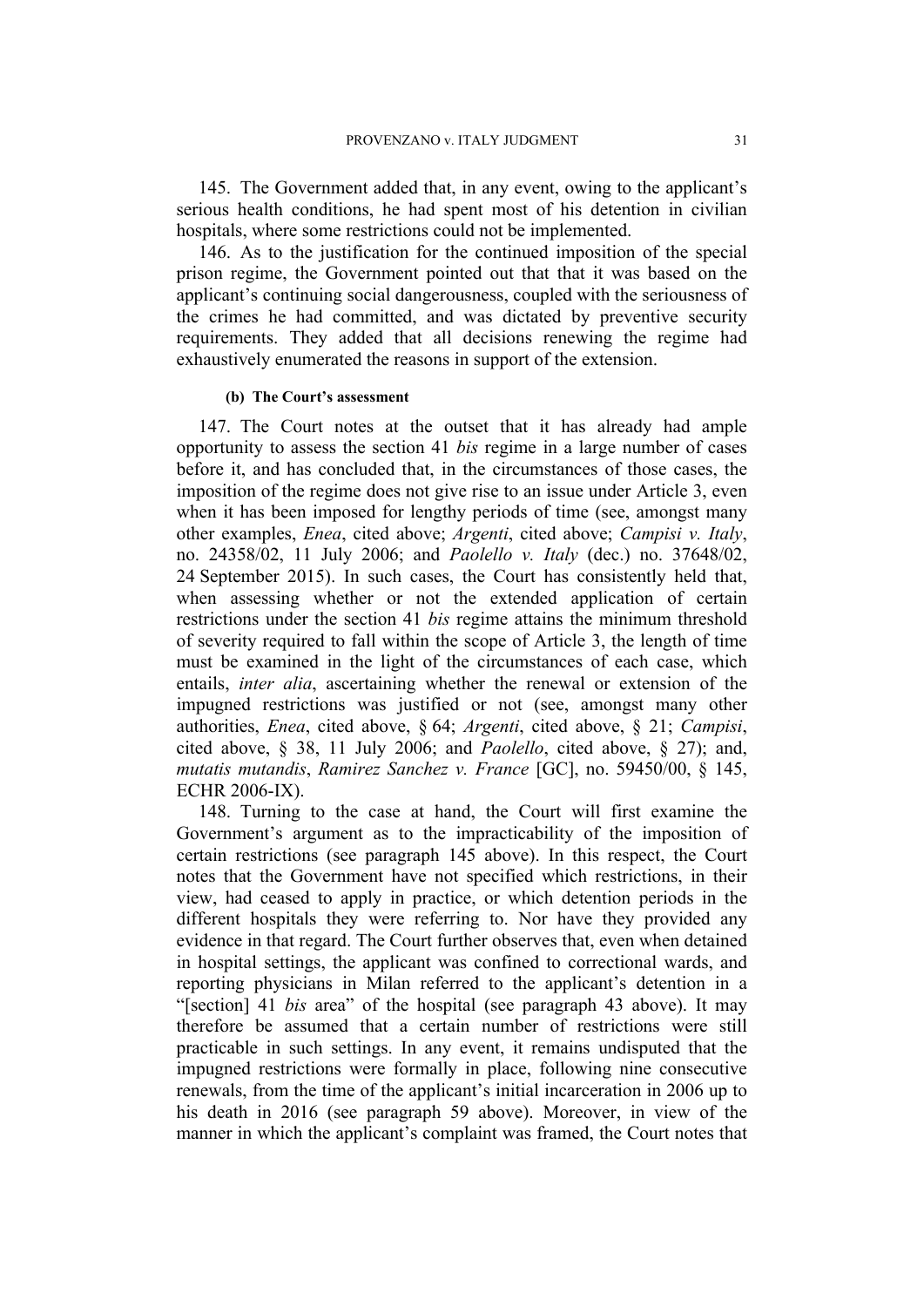he did not focus on specific restrictions whose application, individually or globally, subjected him to inhuman or degrading treatment. Rather, the essence of the complaint appears to be that in the light of his worsening state of health in general, and in particular the severe deterioration in his cognitive functioning, the reasons for imposing the restrictions no longer obtained, thus rendering their imposition unwarranted.

149. In the light of the foregoing, the Court will proceed to examine whether the extension of the restrictions could be said to raise an issue under Article 3, focusing in particular on whether or not such an extension could be said to have been justified.

150. The Court acknowledges the Government's arguments on the purely preventive and security – rather than punitive – purposes of the special prison regime at issue, and its aim to sever contact between detainees and their criminal networks (see paragraph [143](#page-31-0) above), as well as the arguments put forward with regard to the justification for the imposition of the measures (see paragraph [146](#page-32-1) above). Indeed, the applicant had been an extremely dangerous individual and a prominent leader of one of the largest existing criminal organisations. The picture which emerges from the national authorities' decisions to renew the imposition of the measures is clear and persuasive in this respect. The authorities provided detailed accounts, based on evidence provided by different State bodies and agencies, of, amongst other things, the applicant's criminal history, his past leadership role within the criminal organisation, the support network which he had relied on during his time in hiding, his multiple convictions for heinous crimes, and the continuing existence and current state of activity of the criminal organisation in Italy and abroad (see paragraphs [65-](#page-14-0)[71](#page-15-1) and [74](#page-16-0)[-78](#page-17-0) above). Even the court responsible for the execution of the sentence, which was called upon to review the 2014 renewal order, highlighted the applicant's leadership within the organisation and the great danger he had posed to society, as well as the unique network of supporters who had enabled him to run the organisation for decades, even while in hiding (see paragraph [73](#page-15-0) above).

151. However, without underestimating the importance of the considerations contained in the above paragraph and their weight in relation to the assessment of whether or not to renew the restrictions, as will be further explained below, the Court is not persuaded that, in the present case, those considerations could suffice, on their own, as justification for the renewal of the measures. In this respect, the Court points out that the applicant's health situation was characterised by a serious cognitive deterioration which undeniably worsened over time. This aspect thus distinguishes the present case from those where – albeit serious – health problems are limited to the physical sphere but do not affect an applicant's mental capacity. The picture which emerges from the medical documentation available to the Court, summarised at paragraphs [15–](#page-4-0)[47](#page-10-1) above, is one which may at least cast some legitimate doubts on the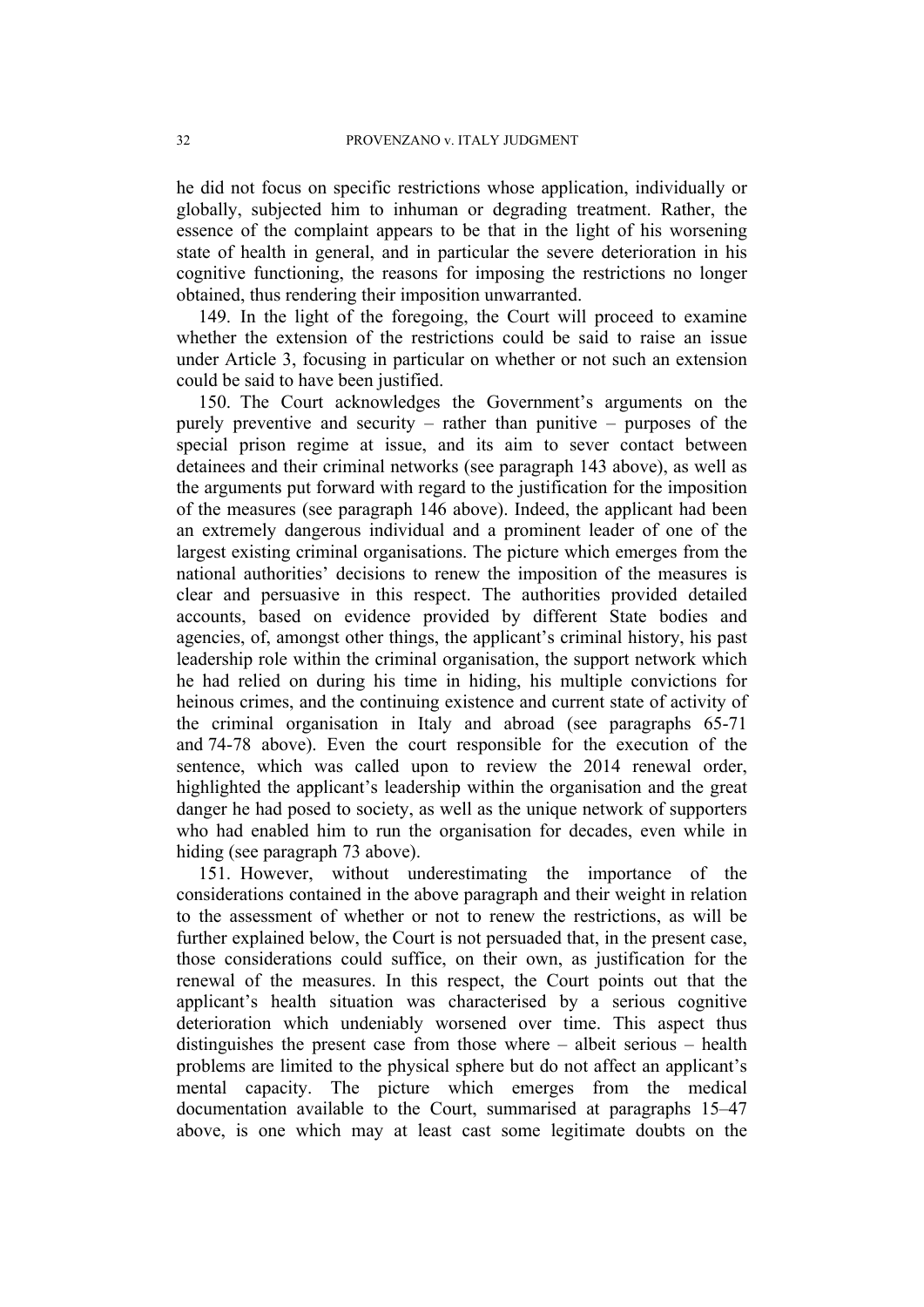applicant's persistent dangerousness and his ability to maintain meaningful, constructive contact with his criminal association. Thus, the Court cannot state, as it has done in a number of previous cases concerning the section 41 *bis* regime, that the applicant failed to submit any evidence to it which could lead it to conclude that the extension of those restrictions was unjustified (see, amongst many others, *Enea*, cited above, § 65; *Argenti*, cited above, § 21; and *Riina v. Italy* (dec.), no 43575/09, § 28, 11 March 2014).

152. The Court reiterates that the very essence of the Convention is respect for human dignity, and that the object and purpose of the Convention as an instrument for the protection of individual human beings require that its provisions be interpreted and applied so as to make its safeguards practical and effective (*Svinarenko and Slyadnev*, cited above, § 138). In this connection, the Court considers that subjecting an individual to a set of additional restrictions (see paragraph 57 above), which are imposed by the prison authorities at their discretion, without providing sufficient and relevant reasons based on an individualised assessment of necessity, would undermine his human dignity and entail an infringement of the right set out in Article 3.

153. Against this backdrop, given the specific facts of the present case, the Court finds it necessary to inquire whether the domestic authorities entrusted with the task of deciding on the renewal of the application of the section 41 *bis* regime undertook a genuine reassessment taking into account any relevant changes in the applicant's situation which could cast doubt on the continuing need for the imposition of those measures (see, *mutatis mutandis*, *Horych*, cited above, § 92). In circumstances such as the ones under scrutiny, such a reassessment appears to have been necessary in order to avoid the risk of abuse or arbitrariness.

154. Turning to the facts at hand, the Court notes that in relation to the period between the issuing of the renewal order in March 2012 and the renewal of March 2014, there is evidence that the applicant's health deteriorated considerably and he had to undergo a neurosurgical intervention (see paragraph [25](#page-6-0) above). Evidence of cognitive deterioration, already noted in medical reports from 2012 (see paragraphs [9](#page-3-1), [21](#page-5-2) and [22](#page-5-3) above, was described as serious in a medical report from December 2013 (see paragraph [35](#page-7-0) above), and the applicant's verbal expression was reported to be incoherent and incomprehensible (see paragraphs [35](#page-7-0) and [36](#page-8-2) above). The Court notes with some concern that the 2014 renewal order did not devote much attention to the applicant's cognitive deterioration, despite its seriousness and potential impact on the continuing need for special restrictive measures. The only evidence of such a situation having been acknowledged in the order is in the parts reporting the summarised findings of certain anti-Mafia prosecution offices (see paragraphs [69](#page-15-2) and [70](#page-15-3) above). Having said this, the Rome Court reviewed the 2014 order, and there is evidence in the text of the decision that, in doing so, it examined ample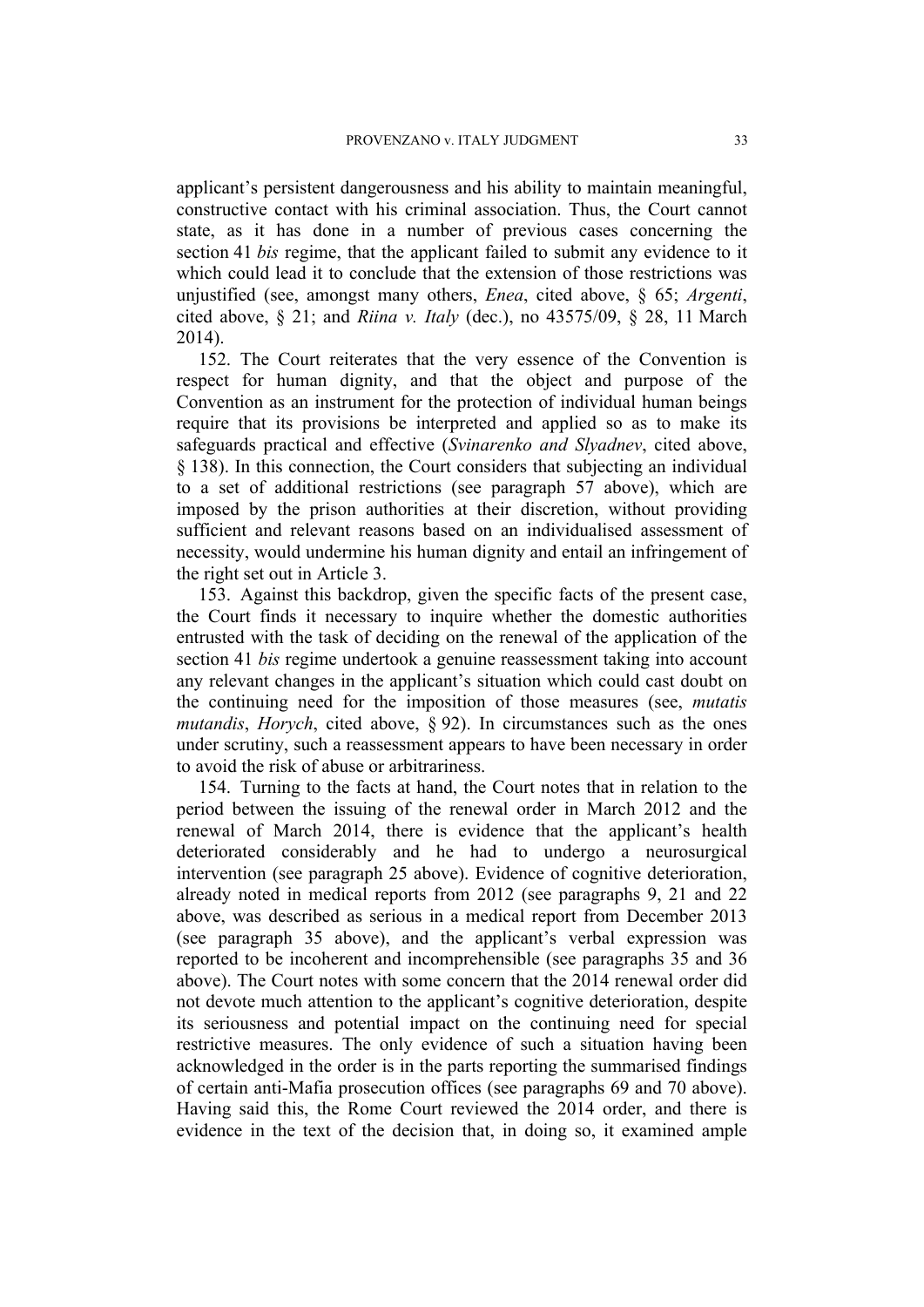medical documentation, including a recent neuropsychological expert report that it had requested shortly prior to the issuing of the decision (see paragraph [73](#page-15-0) above). On the basis of such documentation, the court made an independent assessment and reached a reasoned conclusion to the effect that the possibility that the applicant could convey criminally relevant messages to the organisation could not be ruled out with absolute certainty (ibid.). Thus, the Court cannot conclude that the applicant's condition was not genuinely reassessed so as to take into account his changing circumstances when the order was renewed in 2014.

155. Turning to the Minister of Justice's renewal order of 23 March 2016, the Court notes that the Government called the Court's attention to that order in particular, in support of the position that the continued imposition of the measures was justified. The medical evidence available to the Court shows that in the time that elapsed between the issuing of the renewal order in March 2014 and the issuing of the renewal order of 23 March 2016, the applicant's already severely compromised health situation deteriorated even further. By way of example, in August 2014 his cognitive situation was described as having worsened since the month of April, and the medical experts highlighted his complete lack of autonomy in performing basic everyday functions, to the extent that he had to receive all his hydration and nutrition artificially due to his inability to feed himself. In September 2014 he was described as unable to maintain interactions with people or take care of himself (see paragraph [45](#page-10-2) above). The medical reports from 2015 and 2016 submitted by the Government disclose a further progressive decline of his cognitive functions, which were described as "extremely deteriorated" in March 2016 (see paragraph [46](#page-10-3) above). In addition, the applicant continued to be bedridden and to receive all hydration and nutritional support through a feeding tube until he entered a preterminal stage just a few months after the issuing of the order, in July 2016.

156. Given the seriousness of the situation, the Court considers that in renewing the imposition of the section 41 *bis* regime in March 2016, not only should the statement of reasons militating in favour of renewal have been increasingly detailed and compelling, but the applicant's evolving cognitive deterioration needed to be taken into account (see *Vinter and Others v. the United Kingdom* [GC], nos. 66069/09 and 2 others, §§ 119-22, ECHR 2013 (extracts). While the order provides a detailed account of the applicant's criminal history, his prominent role in the criminal organisation, and the proven, continuing activity of such an organisation, the Court notes that, aside from the two references described in paragraphs [77](#page-17-1) and [78](#page-17-0) above, which refer to reports by the Palermo DDA and the DNA, there is no other mention in the order of the applicant's cognitive situation. Moreover, there appears to be no discernible trace in the text of the order of an explicit, autonomous assessment by the Minister of Justice of the applicant's cognitive situation at the time the decision was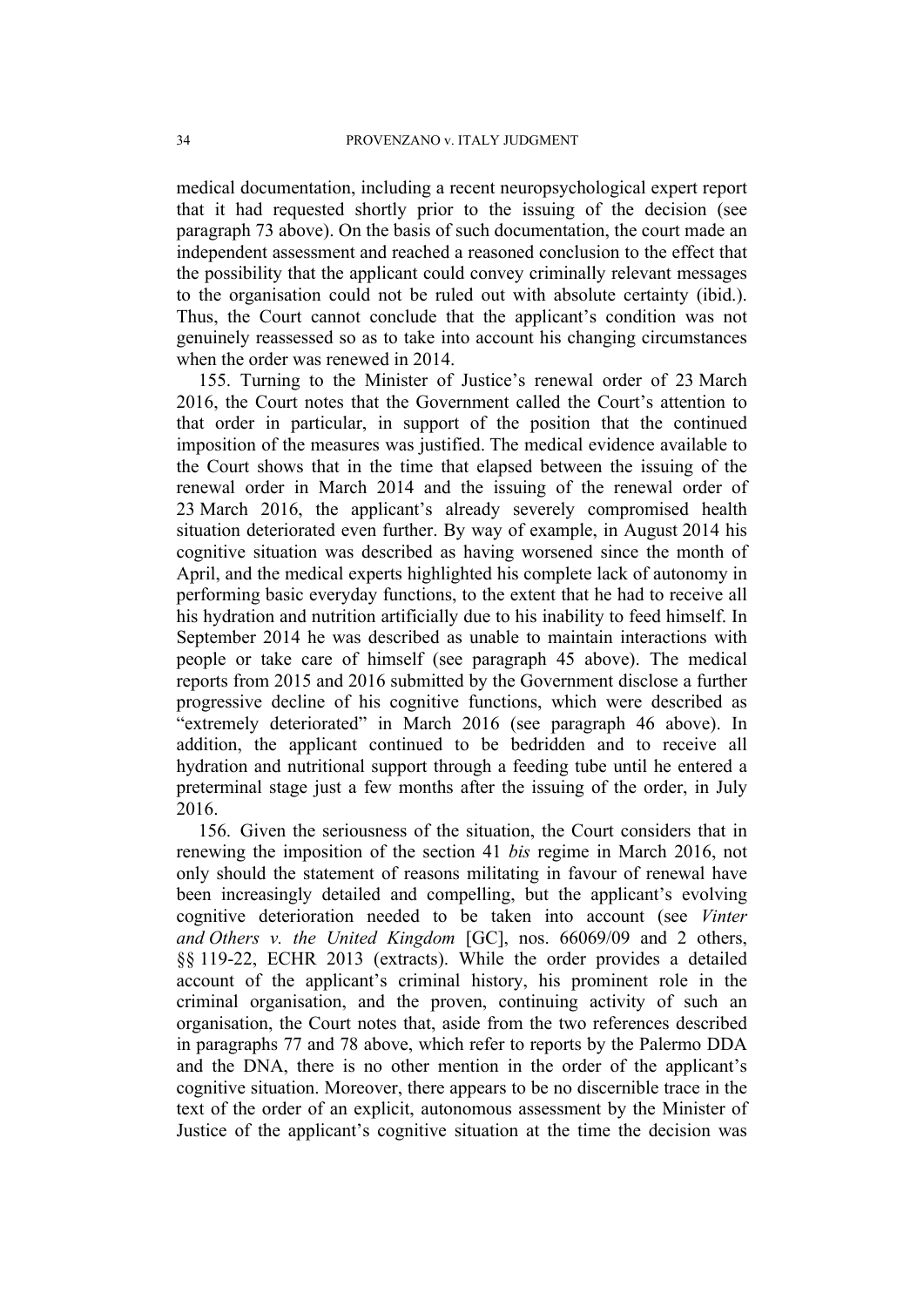made. The limited space afforded to such circumstances and the lack of an explicit assessment make it difficult for the Court to ascertain in what manner and to what extent such circumstances were weighed up when assessing whether to renew the restrictions. Accordingly, the Court cannot but conclude that there is insufficient evidence in the reasoning of the order of a genuine reassessment having been made with regard to relevant changes in the applicant's situation, in particular his critical cognitive decline.

<span id="page-36-0"></span>157. In the light of the foregoing, the Court is not persuaded that the Government have convincingly demonstrated that, in the particular circumstances of the present case, the extended application of the section 41 *bis* regime in 2016 was justified.

<span id="page-36-1"></span>158. There has accordingly been a violation of Article 3 of the Convention, for the period following the renewal of the section 41 *bis* regime on 23 March 2016.

# III. APPLICATION OF ARTICLE 41 OF THE CONVENTION

159. Article 41 of the Convention provides:

"If the Court finds that there has been a violation of the Convention or the Protocols thereto, and if the internal law of the High Contracting Party concerned allows only partial reparation to be made, the Court shall, if necessary, afford just satisfaction to the injured party."

## **A. Damage**

160. In respect of non-pecuniary damage, the applicant claimed 150,000 euros (EUR) or any other amount the Court should find appropriate.

161. The Government contested that amount.

162. The Court points out that it has found a violation of the Convention only with regard to one aspect of the applicant's complaint concerning the renewal of the section 41 *bis* special prison regime (see paragraphs [157](#page-36-0) and [158](#page-36-1) above). In the circumstances of the case, it considers that the finding of a violation is sufficient to compensate for the non-pecuniary damage sustained.

### **B. Costs and expenses**

163. The applicant also claimed EUR 20,000 for costs and expenses incurred before the Court.

164. The Government contested that amount, and highlighted that in any event the applicant had not submitted any documentation in support of his claim.

165. According to the Court's case-law, an applicant is entitled to the reimbursement of costs and expenses only in so far as it has been shown